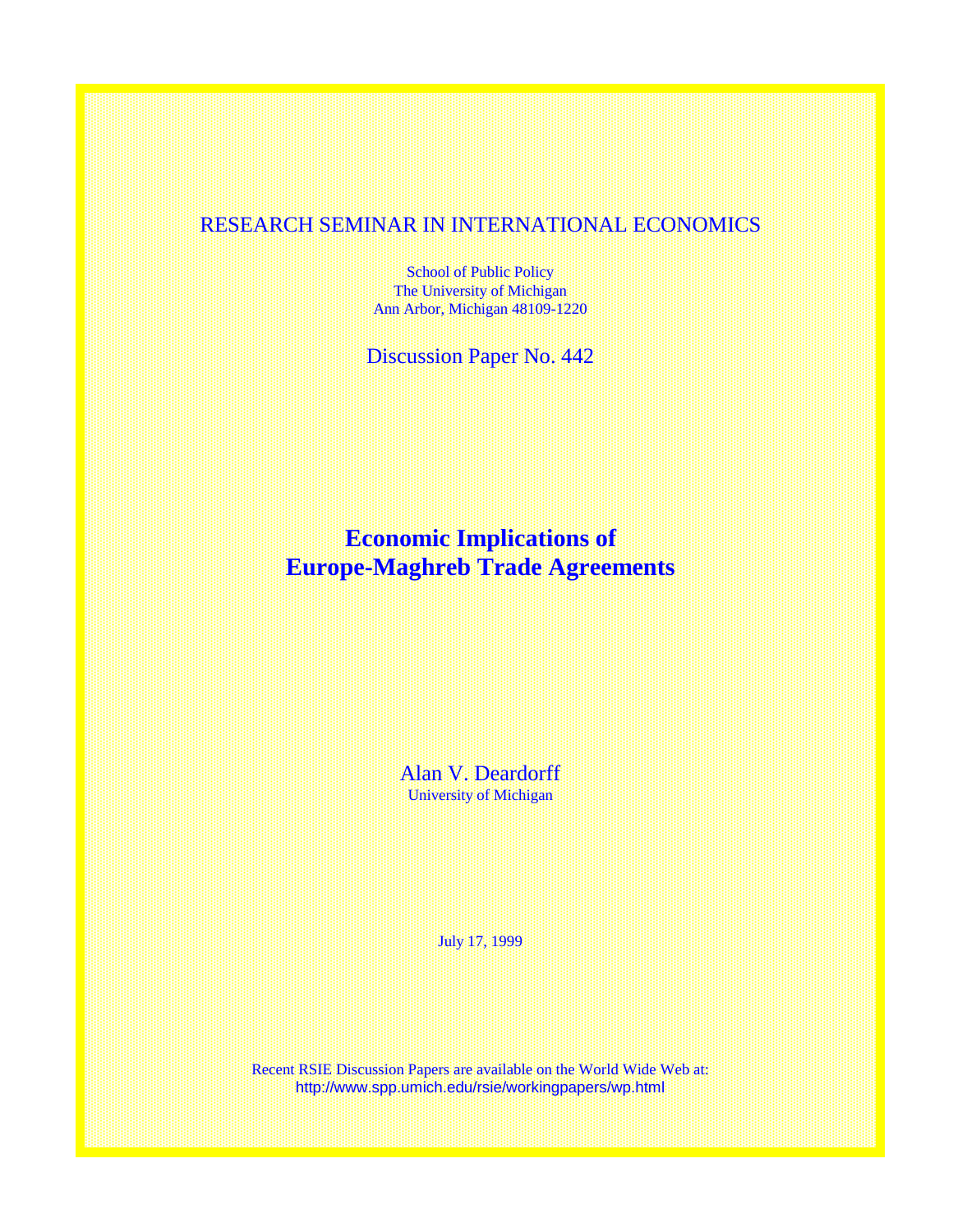## **Economic Implications of Europe-Maghreb Trade Agreements**

### **Alan V. Deardorff**

**The University of Michigan**

Paper presented at the conference, "Algeria and Europe: Algerian/Maghrebi Voices Abroad and European Reactions," May 14-15, 1999, Bologna, Italy

> Revised July 17, 1999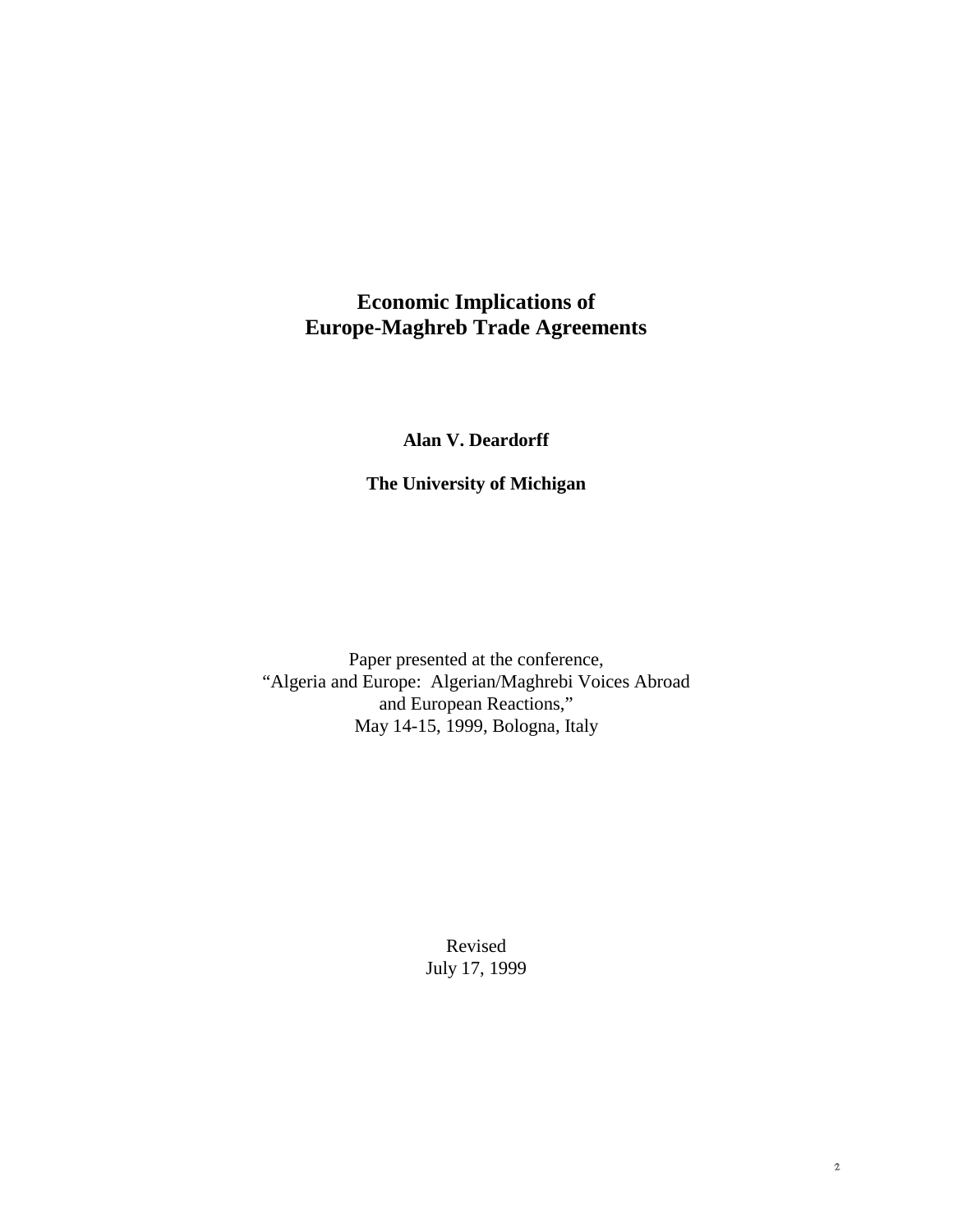Paper: bol.doc

#### **ABSTRACT**

## **Economic Implications of Europe-Maghreb Trade Agreements**

#### **Alan V. Deardorff**

#### **The University of Michigan**

This paper reviews the various economic effects on Algeria of accepting the European Union's invitation to enter into an economic partnership, as has already been done by two other countries of the Maghreb, Morocco and Tunisia. These Euro-Mediterranean partnerships consist primarily of the formation of free trade areas, FTAs, including the EU and the country involved, so my analysis is devoted primarily to the economic effects of an FTA. However, the occasion of forming an FTA also provides an opportunity to undertake several additional steps toward integration, which I also examine. These are 1) deeper integration, 2) extension of the FTA to include other neighboring countries, and 3) reductions in tariffs on imports from the rest of the world. The paper concludes that an EU-Algeria FTA would probably be good for Algeria, but the benefits can be substantially enhanced and the costs reduced by pursuing also one or more of these additional steps.

**Keywords:** Free Trade Area **Correspondence:** Euro-Med Agreement

F13 Commercial Policy University of Michigan O19 International Linkages to Ann Arbor, MI 48109-1220 Economic Development

Alan V. Deardorff **JEL Subject Codes:** Department of Economics

> Tel. 734-764-6817 Fax. 734-763-9181 E-mail: alandear@umich.ed http://www.econ.lsa.umich.edu/~alandear/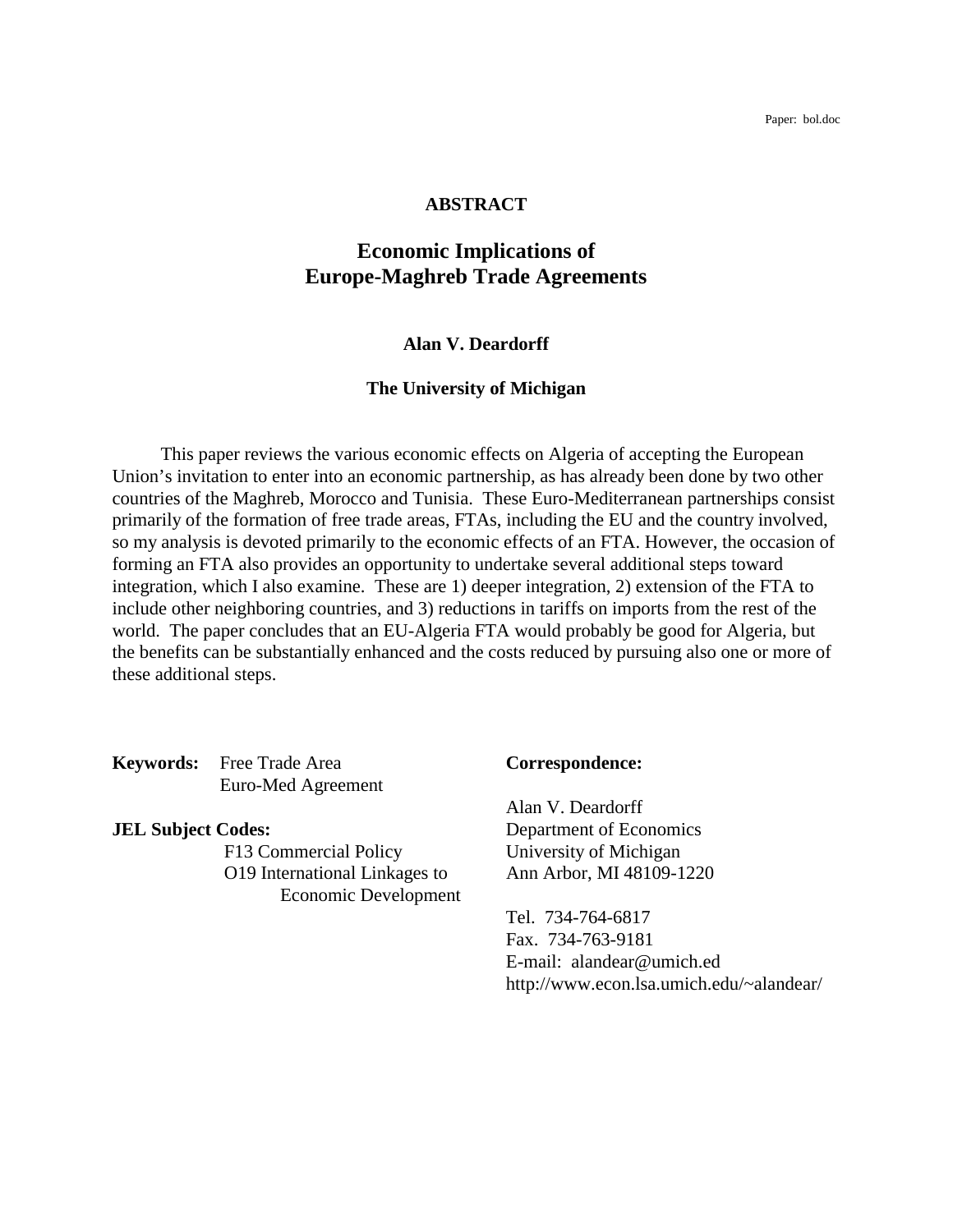## **Economic Implications of Europe-Maghreb Trade Agreements\***

**Alan V. Deardorff The University of Michigan**

#### **I. Introduction**

 $\overline{a}$ 

What will be the economic effects on Algeria if it chooses to join with the European Union as part of its Euro-Mediterranean Partnership Initiative? The answer depends on what sort of agreement between the two potential partners is contemplated. At a minimum, it will include a free trade area (FTA), in which most tariffs and other barriers to trade are eliminated for trade between the two. The agreement could also, however, call for so-called "deeper integration," in which Algeria adapts many of its domestic policies and regulations to EU standards. And it could be accompanied in addition by "broader integration," in which Algeria negotiates an FTA also with its Maghreb and perhaps other Mediterranean neighbors. Finally, a partnership agreement could be accompanied by unilateral liberalization of Algeria's own trade barriers with respect to all countries outside any FTA. In this paper I will work through what one should expect to happen to the Algerian economy as a result of these initiatives.

I will first address, in section II, the effects of an EU-Algeria FTA alone, since that may be the most likely of the options. I will discuss what such an FTA will do to trade, both between the partners and externally, plus its effects on production and

<sup>\*</sup> I have benefited from conversations with Matthew Connelly on the topic of this paper. I also received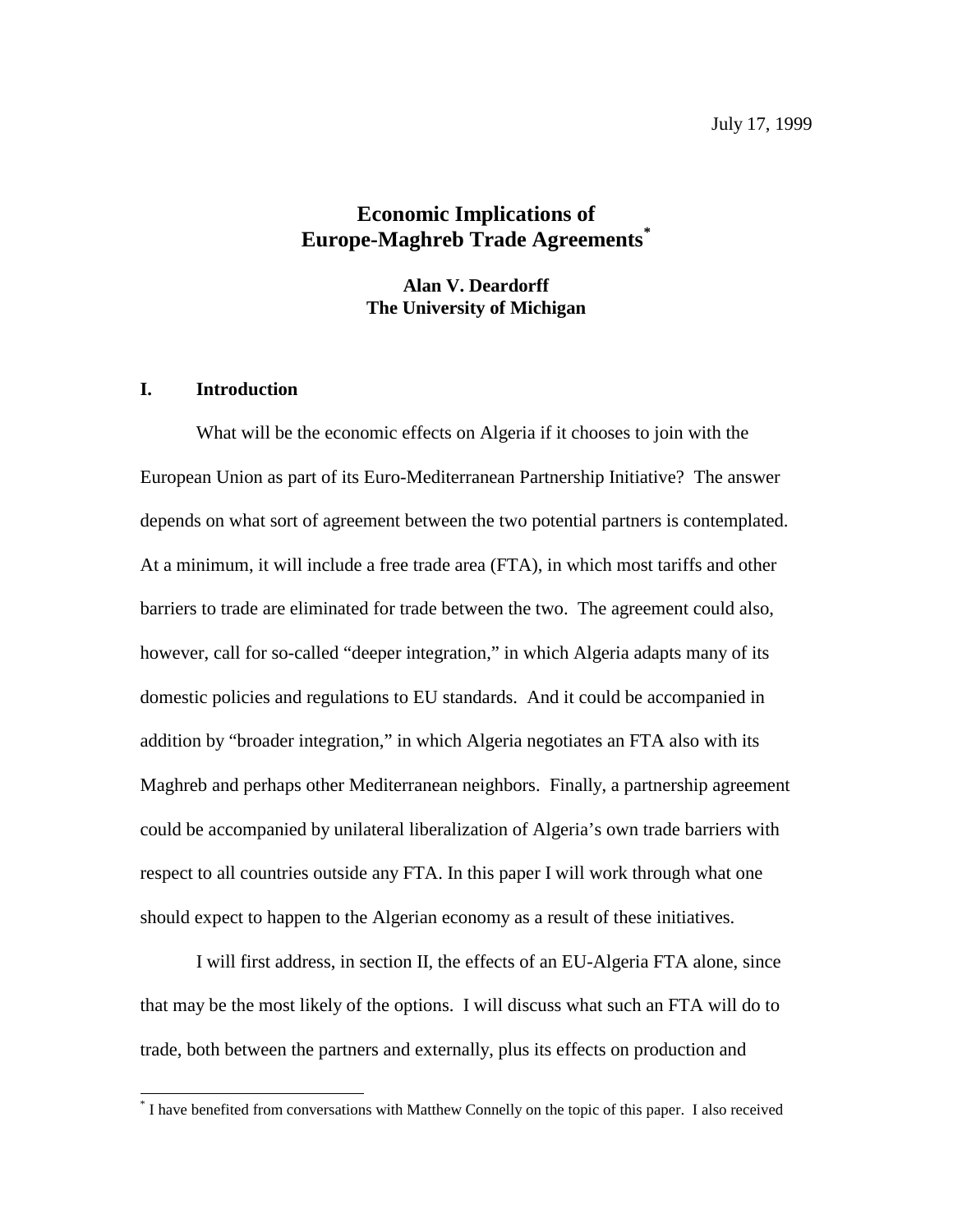employment, both in the aggregate and in sectors of the Algerian economy. These cannot be fully understood without first examining the effects of an FTA on such macroeconomic variables as the trade balance and the exchange rate, and I will consider those as well. Throughout, I will address the crucial question of what all this means for the welfare of the Algerian people. As will become clear, based only on the effects of trade that economists best understand (loosely called the "static effects") an EU-Algerian FTA may well lower the welfare of Algerians as a group in the short run, although there will certainly be many within that group who will gain. However, there are several lesswell-understood effects of trade that suggest additional benefits from any trade liberalization, including an FTA, and these could easily swamp any adverse effects that are more easily measured. In the end, I favor cautious optimism about the net benefits of an EU-Algeria FTA, if that is the only liberalization that can be achieved.

In section III, however, I turn to the additional steps toward integration with foreign and world markets that I mentioned above and that could accompany an EU-Algeria FTA. These steps, if followed, would remove the need for caution, making for a package of reforms that could be almost certainly and substantially beneficial for the Algerian economy and its people.

The first additional step is deeper integration with the EU, which realistically must mean Algeria accommodating itself to procedures and policies of the EU, rather than the other way around. This could mean some loss of national identity or sovereignty for Algeria, but there are great benefits to be had as well, as I will describe.

 $\overline{a}$ 

useful comments from participants in the Bologna conference.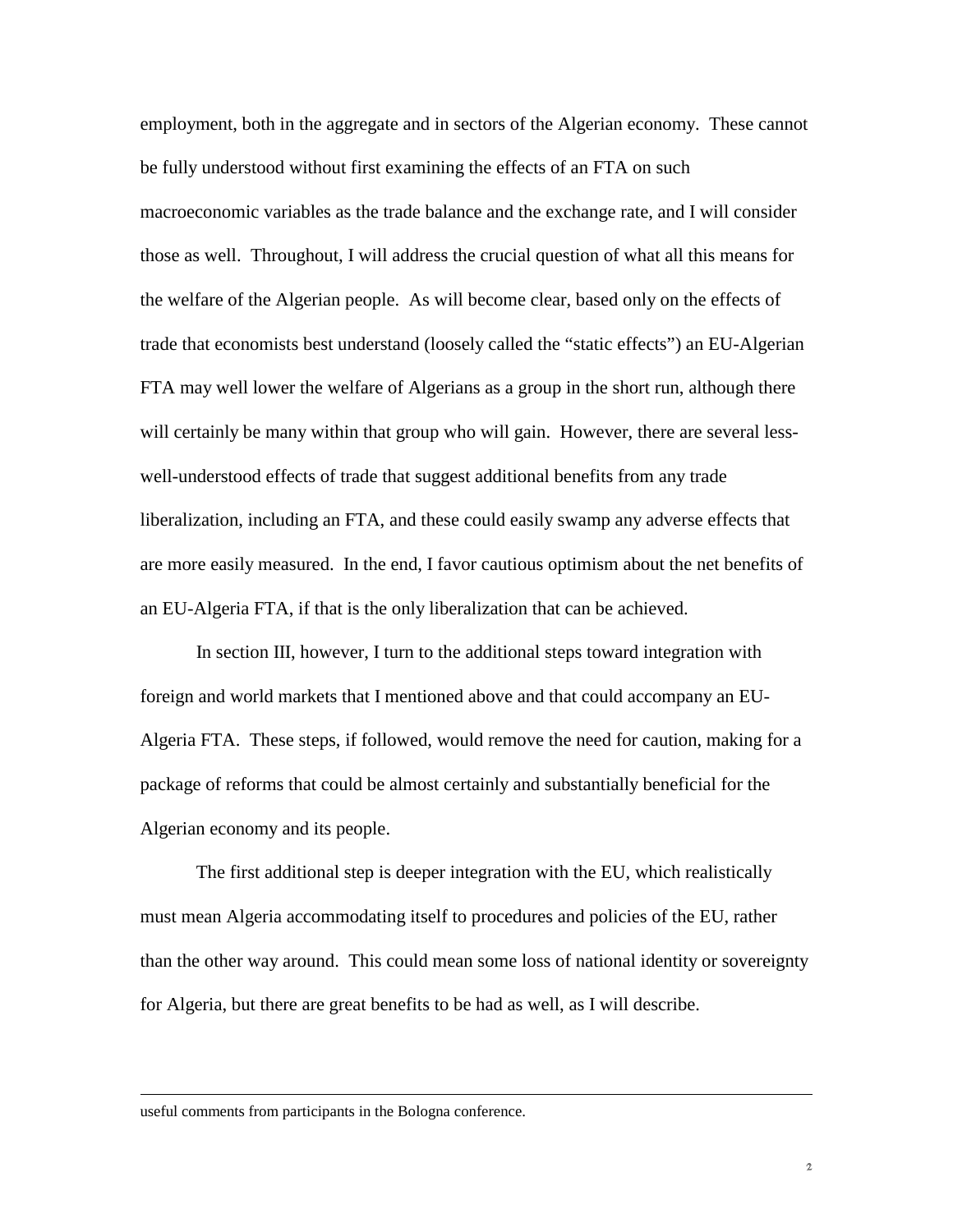The second additional step would be to negotiate a larger FTA that would include some or all of Algeria's neighboring countries. The economic benefits here are also very clear, although not as large, and political realities may stand in the way.

Finally, Algeria could engage in unilateral liberalization with respect to the world as a whole. This is the course of action that most international trade economists have long favored, and the arguments for it here are actually strengthened by the prospect of an FTA. Indeed, I find it very hard to see why a country in Algeria's position, once they accept any risks they may perceive from free trade with Europe, would be reluctant to open their borders, at least partially if not just as wide, to the rest of the world.

That, in effect, is my conclusion from the whole analysis, but I will expand on it in my concluding section IV. There I will try to rank, in an admittedly crude and only qualitative fashion, the various options that seem to confront Algeria as it contemplates further links with the European, the Mediterranean, and the world economies.

#### **II. Effects of an EU-Algeria FTA**

First, let us be clear on what an FTA does and does not entail. Members of an FTA reduce to zero most tariffs and other barriers to trade among themselves, while keeping unchanged their barriers to trade with countries outside the group. This is in contrast to a customs union, whose members also adopt on each product a common external tariff. The EU itself is a customs union.

This is about all that an FTA involves. It does not, by definition or even custom, involve any further integration of the markets of the participating countries, such as the free movement of capital, labor, or technology, or the harmonization of domestic policies

 $\overline{3}$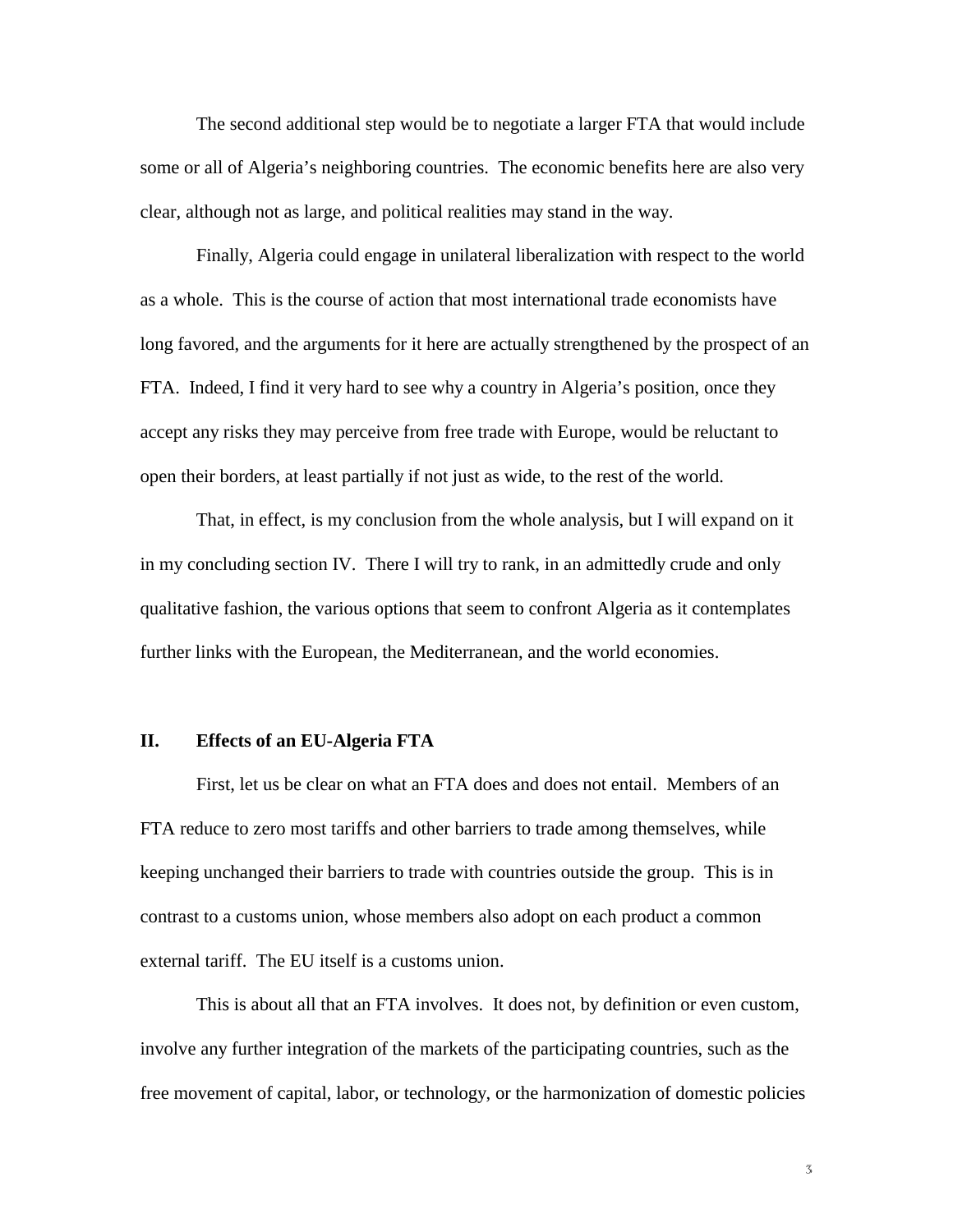and regulations. Steps in these directions, if taken, go well beyond an FTA and beyond what is contemplated in the Euro-Med agreements.

There is however one more necessary element of an FTA that should be mentioned. The fact that members of an FTA have different tariffs against imports from outside, or "third," countries means that they must also adopt "rules of origin" to determine what goods are eligible to cross the FTA's internal borders free of tariff. Without such rules, goods could enter the FTA through the country with the lowest tariff, then cross into other countries circumventing the intent of the different tariffs. On the other hand, too strict a rule of origin would almost completely defeat the purpose of the FTA. A rule that required, say, that a good be 100% produced within the area in order to be traded freely, would permit virtually no tariff-free trade, since most goods involve at least a small fraction of imported inputs. Therefore, FTAs routinely specify rules of origin, sometimes different ones for different product categories. Simplest and most common is the requirement that a certain minimum percentage of a product's value have been produced within the  $FTA^1$  in order to qualify for a zero tariff.

Setting that minimum percentage, however, is arbitrary, and sometimes other rules are used instead, usually for the purpose of benefiting a particular domestic industry. For example, in the North American Free Trade Agreement, NAFTA, the rule of origin in the textile industry was that goods must embody solely domestic content from the "yarn forward." This is an especially restrictive requirement. Rules of origin like this not only

 $\overline{a}$ 

<sup>&</sup>lt;sup>1</sup> Even "within the FTA" is not as unambiguous as it sounds. If the EU forms separate FTAs with each of several Mediterranean countries, there is the question of whether a good that was produced in more than one of them will count as an FTA import into the EU. Such "cumulation" in the rules of origin is really a separate issue from whether the Mediterranean countries form FTAs among themselves, although the two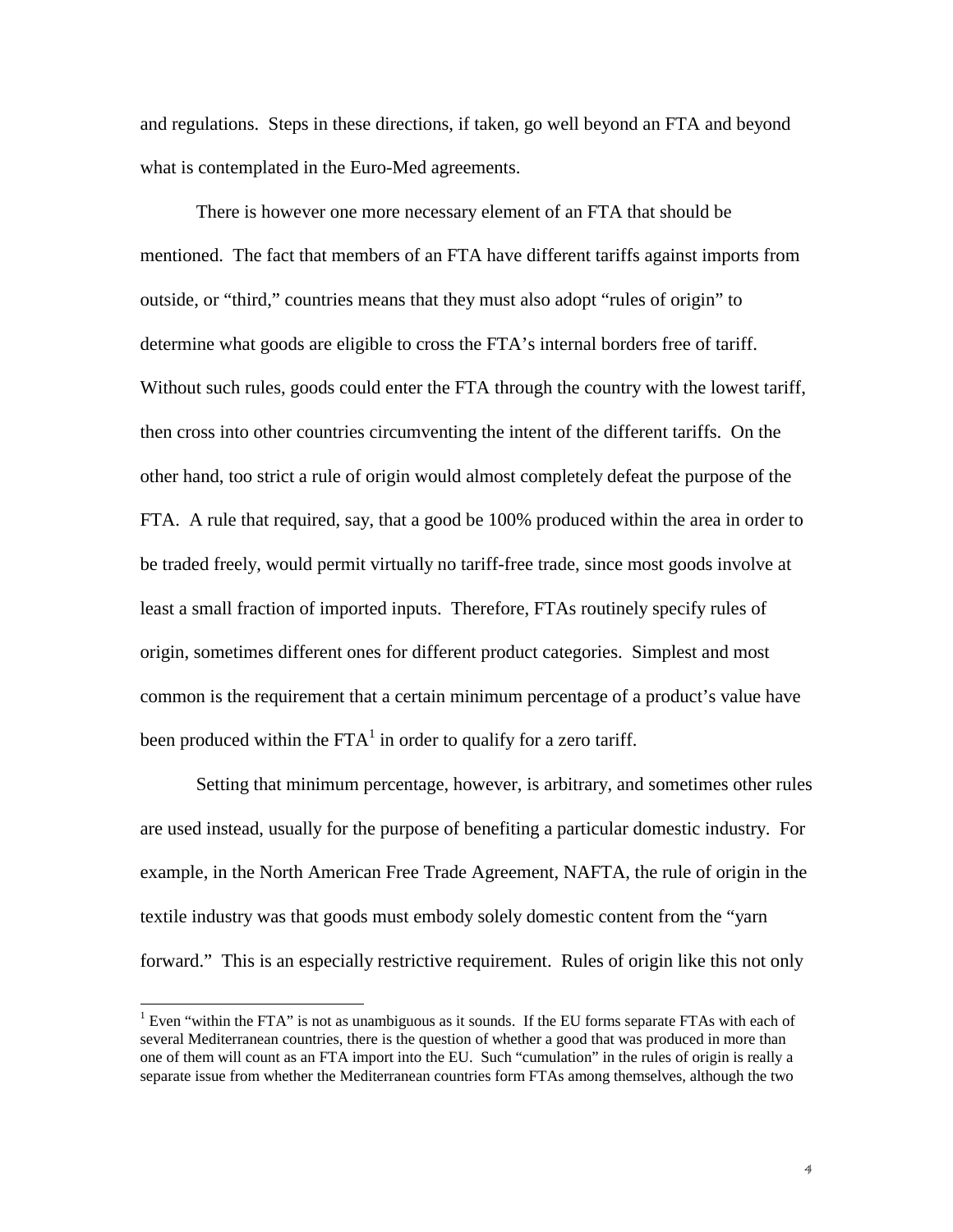undermine the trade-liberalizing intent of an FTA; they can even cause greater distortions of trade than its absence.<sup>2</sup>

Even without trade-distorting rules of origin, however, FTAs inevitably do distort trade. For this reason, Jagdish Bhagwati, the leading economist spokesperson for trade liberalization of his generation, has argued against calling them "free" trade areas at all, prefering the term "preferential trade areas," or  $PTAs^3$  This term emphasizes that PTAs give a preference by members to other members, thus discriminating against nonmembers. This discrimination would not occur if countries simply reduced their tariffs against all trading partners, which is the concept of "free trade" that economists have been espousing for almost two centuries.

The discrimination that is inherent in an FTA is a problem, but not because of the harm that it does to others. A large FTA will in fact cause economic harm to third countries, but that harm will be negligible for a country as small as Algeria. The problem is instead that Algeria itself – the importing-country member of the FTA that provides the preference to its partner – is made economically worse off by discrimination, for reasons that I will explain below. Thus Bhagwati and most other economists object to the discriminatory aspect of FTAs not because it is impolite, unfair, or even harmful to others, nor because it is somehow immoral, as would be the case with other forms of discrimination. Rather discrimination causes economic harm to the country that does it, through what is called "trade diversion," and this is both wasteful and unnecessary. Both trade diversion and its costs will be explained in a moment.

 $\overline{a}$ 

issues could be linked. Several who have commented on the Euro-Med Agreements, such as Tovias (1998), have stressed the importance of cumulation for insuring the benefit to Mediterranean countries.

<sup>&</sup>lt;sup>2</sup> See Krishna and Krueger (1995).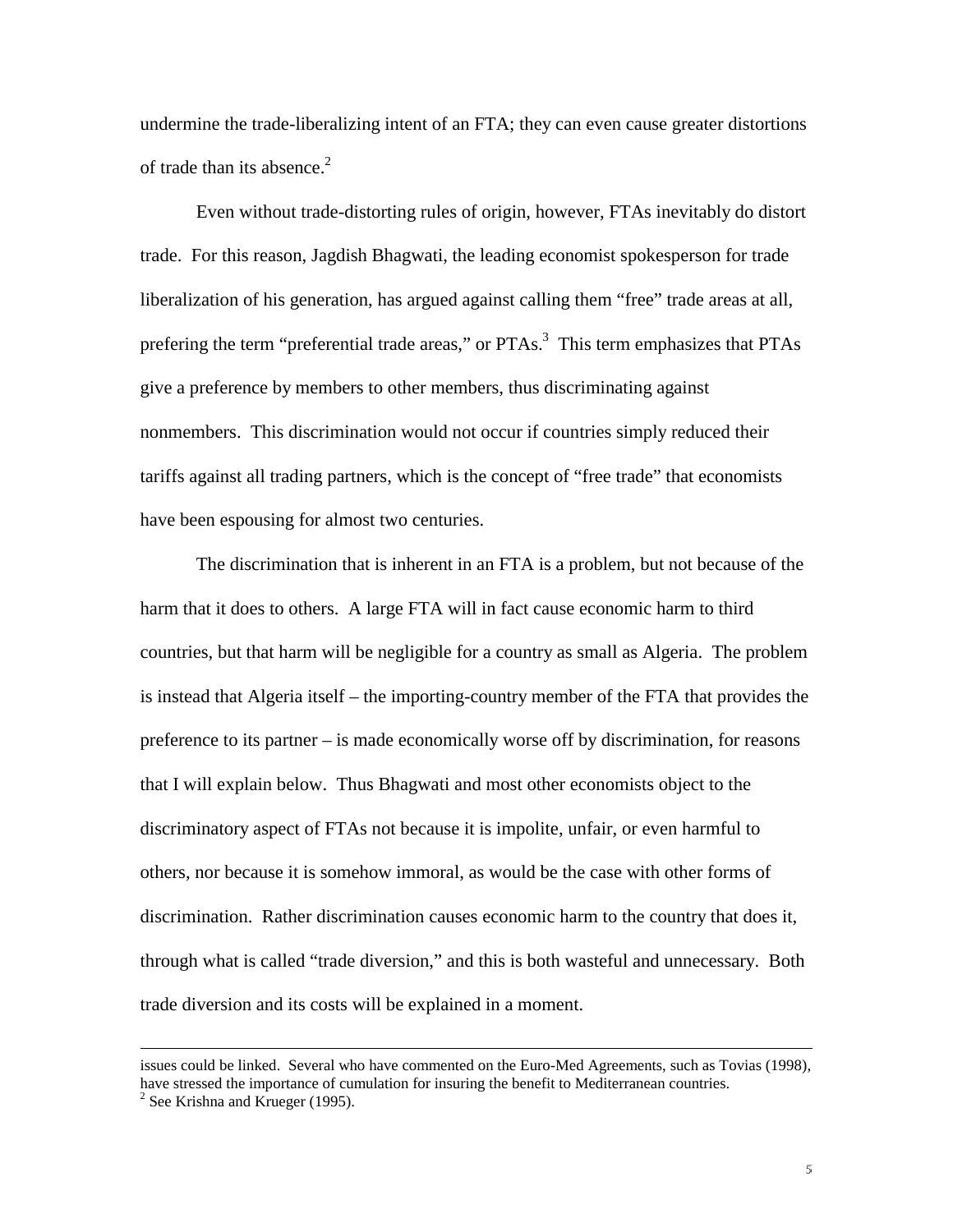First, though, I need to touch on several other aspects of FTAs. In its simplest and ideal form, an FTA requires zero tariffs on trade in all goods among members. This is required for approval under the rules of the World Trade Organization (WTO), although in practice hardly any FTAs have been submitted for approval to the WTO or to its predecessor, the GATT. The reason for requiring that all goods be covered is precisely the discriminatory nature of an FTA, to prevent the discrimination from being too selective in response to domestic interests in the partner countries.<sup>4</sup> In spite of this, however, there are usually some exceptions to the coverage of the FTA, and in the case of the Euro-Med agreements the obvious exception is agriculture.<sup>5</sup> The EU is not offering free access to its agricultural markets, since this would undermine its (very discriminatory and illiberal) common agricultural policy. Nor is it expecting free access to partnercountry agricultural markets in return. For Algeria, this is not to my knowledge a major drawback, although it has been for some other participants in Euro-Med agreements.

Normally also, an FTA involves the reciprocal elimination of tariffs by both partners. As we will see, this can be important as an offset to the adverse effects of trade diversion, since the expansion of a country's exports into the partner country is unambiguously beneficial for it. In the case of the Euro-Med agreements, however, trade liberalization is not in fact reciprocal, only because the EU already unilaterally eliminated its tariffs in imports from these countries some years ago. One cannot of course fault the EU for having done that, but it does mean that if an EU-Algeria FTA is formed now, only Algeria will lower its tariffs. In effect, much of Algeria's potential benefit from an FTA

 <sup>3</sup> <sup>3</sup> See Bhagwati and Panagariya (1996).<br><sup>4</sup> See Schwartz and Sykes (1997)

<sup>&</sup>lt;sup>5</sup> Services also tend to be excluded, as they were from the original GATT.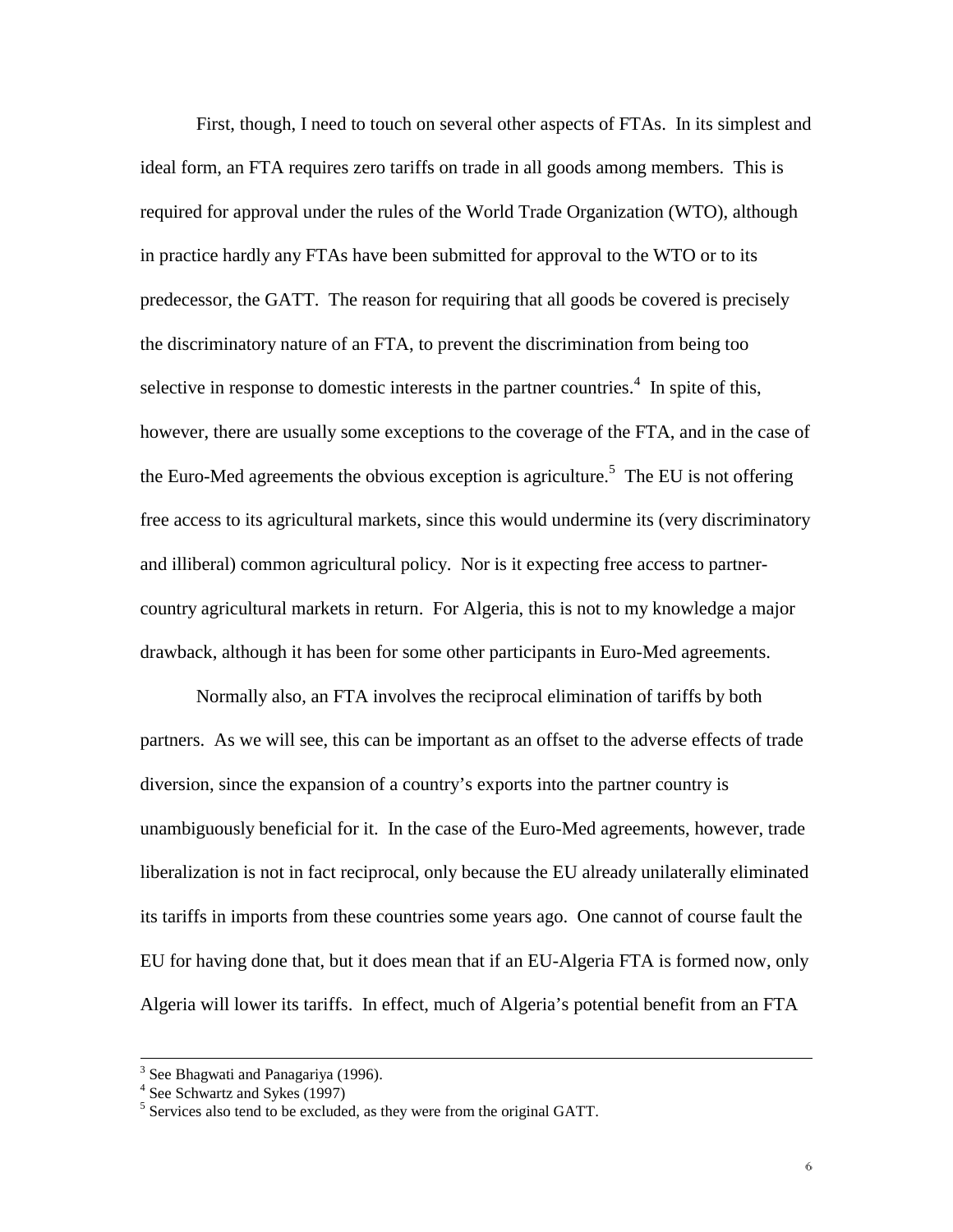has already accrued, so that costs due to trade diversion now bulk larger in a prospective FTA's total effects.

I turn now to the effects that an FTA, under these circumstances, can be expected to have on various aspects of the Algerian economy.

#### *Exchange Rate*

With only Algeria reducing its tariffs, and only on imports from the EU, the most obvious and visible effect would seem to be that Algeria's imports from the EU will rise. This is true, and the increase is likely to be substantial, but it is unlikely to be the only effect on Algeria's trade. The reason is that, if it were the only effect, then Algeria's trade balance – exports minus imports – would decline by the amount of the increased imports, and so would the net demand for Algeria's currency, the Algerian dinar. Unless some other aspect of the FTA increases demand for the dinar at the same time – and for the moment I assume that this is not the case – then some sort of adjustment in the exchange market will have to occur. If Algeria attempts to peg its currency's value, as many developing countries do, then it will begin to lose international reserves. Macroeconomic policy may stem that flow, for a time, but both economic theory and the experiences of Mexico and other countries suggest that such a fix can be at best only temporary. Ultimately Algeria will have to let the value of the dinar fall, even if it tries to peg the currency in the short run. This depreciation of the dinar will happen sooner and

 $\boldsymbol{\gamma}$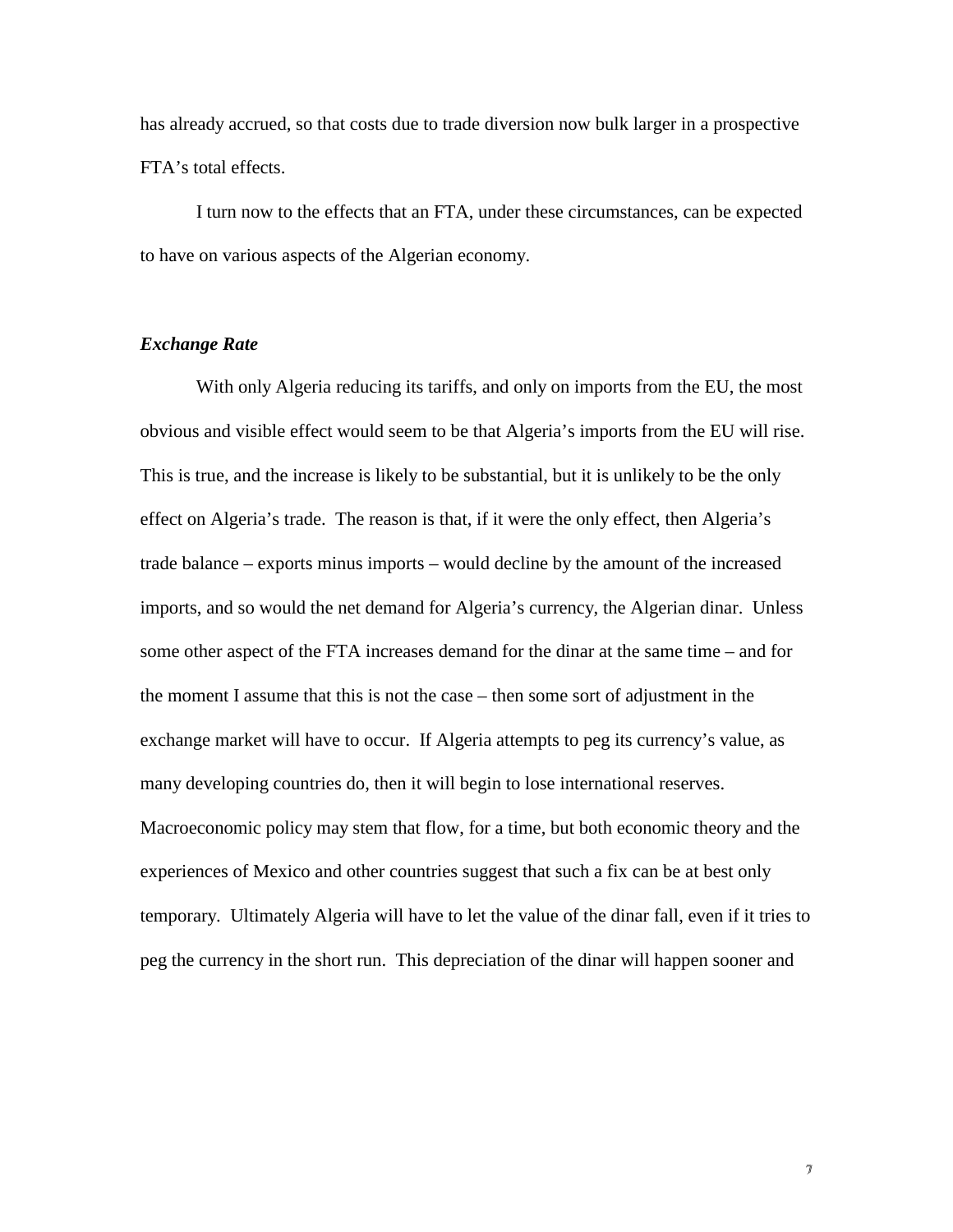more smoothly, rather than later, if the Algerian central bank instead allows the currency to float. $6$ 

So either way, unless there is some other source of increased demand for the dinar, the FTA will cause it to depreciate. That is not bad. On the contrary, the depreciation will make Algeria's domestic goods cheaper compared to all foreign goods (not just those from the EU), and this will stimulate Algeria's exports and/or reduce the level of imports below what would have been attained with the tariff reductions alone. Thus, the depreciation will undo the worsening of the trade balance until equilibrium in the foreign exchange market is restored.

I will note below that an FTA may also have the effect of increasing foreign investment into Algeria, although even the direction of this effect is by no means certain if the agreement is no more than a bare-bones FTA. If that does happen, though, it will increase the demand for the dinar, and this may prevent it from needing to depreciate. The currency could even rise in value if the investment inflow is bigger than the trade outflow. If that happens, the trade balance will remain "worsened." But that too will be OK, since the increased trade deficit will be financed by the investment inflow.

The bottom line for the exchange rate, then, is that the dinar will in all likelihood depreciate, unless there is a substantial flow of foreign investment into Algeria as I will discuss below, perhaps attracted by deeper integration.

<sup>&</sup>lt;sup>6</sup> Algeria reports to the IMF that its currency is currently subject to a "managed float." This could mean just about anything.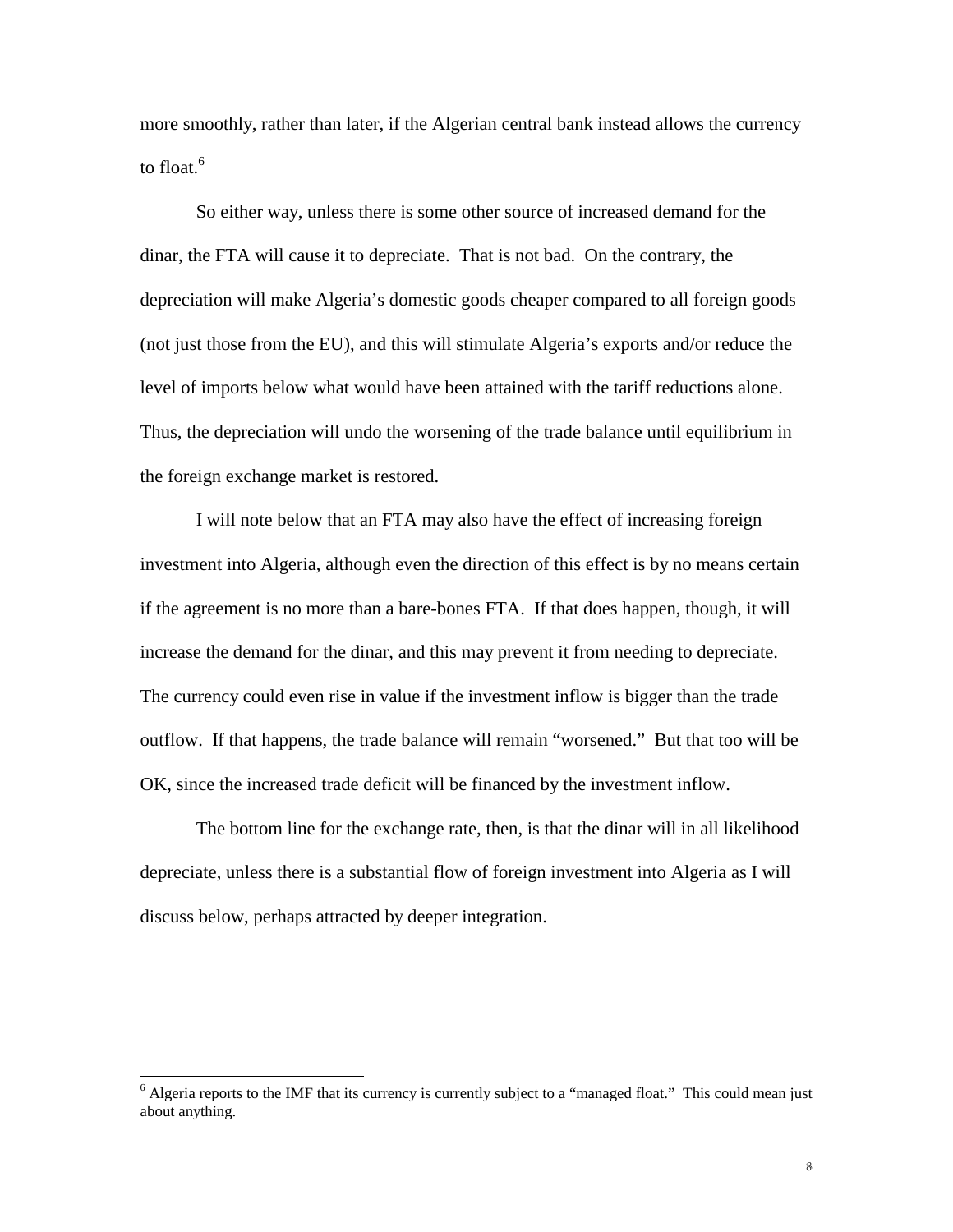#### *Trade Balances*

As just noted, the overall trade balance of Algeria will worsen due to an FTA, but only temporarily and only if the exchange rate is pegged, unless the trade imbalance is financed by an investment inflow. Neither way is it a cause for concern, except as a signal that the exchange rate should be allowed to respond to market forces. If the trade balance remains negative and financed by foreign investment, this only means that Algeria is successfully financing its development with foreign funds, which is exactly as it should be.

There are other measures of trade imbalance that are likely to be noticed, however, and we should expect them. The tariff reductions of the FTA will stimulate imports only from the EU, while imports from other countries in fact will fall due to trade diversion. Since exports will expand across the board when the currency depreciates, and since there are no tariff reductions by the EU to pull exports disproportionately in that direction, we will see Algeria's trade balance "worsen" with respect to the EU and "improve" with respect to the rest of the world. True. Accept it. Economists have been teaching for generations that bilateral trade imbalances mean nothing and are certainly not a cause for concern. Admittedly, in this case the pattern is a byproduct of trade diversion that is indeed harmful, but the harm has nothing to do with the trade imbalances. The trade imbalances merely mean that Algeria is involved in a pattern of trade shaped like a triangle (or an even more-sided object). It simply exports to countries that export to the EU, and the EU in turn exports to Algeria. This could happen benignly even if there were no trade diversion at all.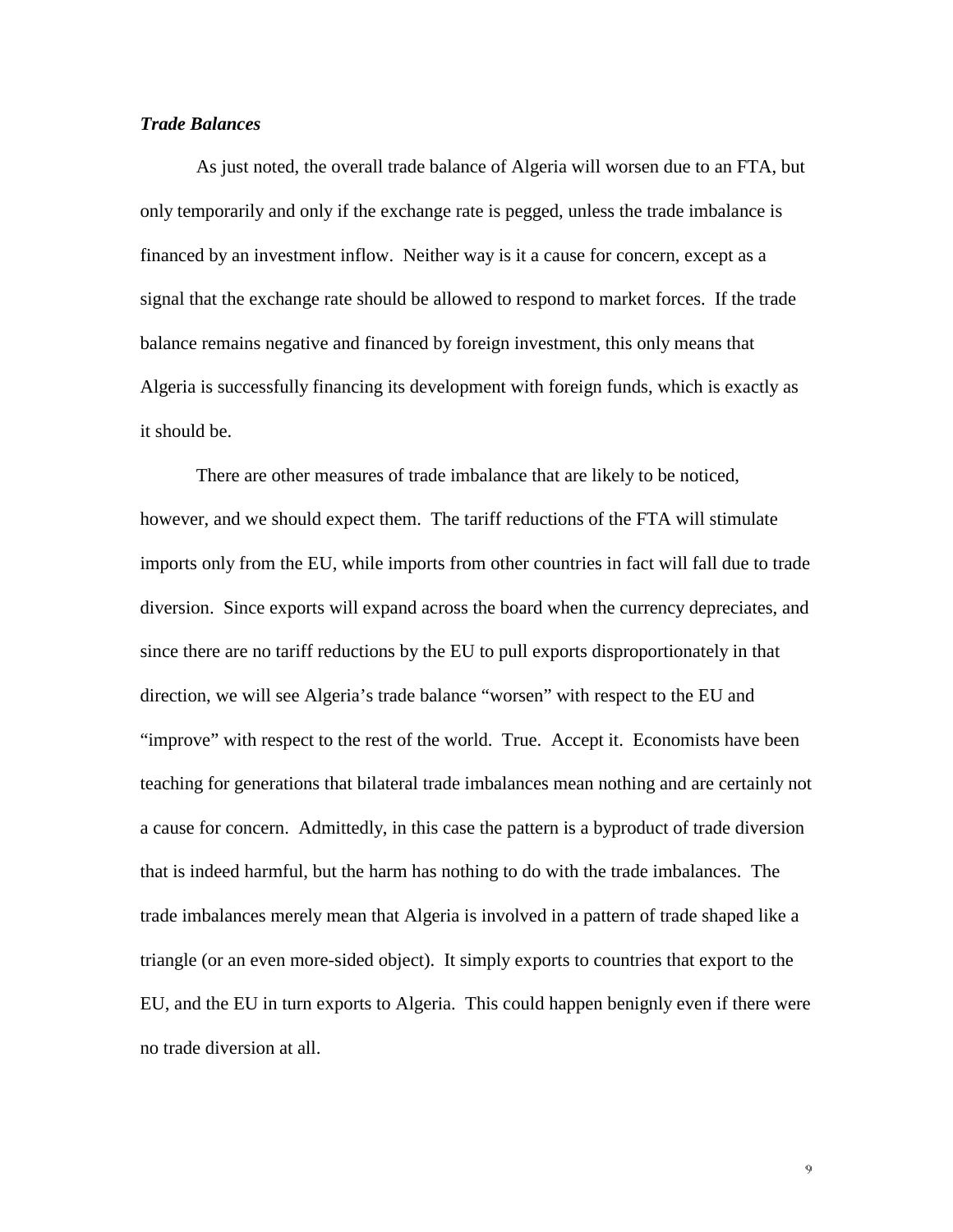#### *Trade Patterns*

 $\overline{a}$ 

Much more important than these trade balances, however, is the pattern of trade. In which industries does Algeria trade, and with whom? Is trade responding mostly to differences in actual costs, and so lowering the costs of goods used and consumed in Algeria? Or is it responding more to the artificial incentives of the FTA's discriminatory tariff structure and raising those costs? It is almost certainly doing both, $\frac{7}{1}$  but the mix of these two – what economists since Viner (1950) have called "trade creation" and "trade diversion" – will determine whether Algeria gains or loses in real terms from the change in trade brought about by the FTA.

Trade diversion plays such a central role in the economic effects of an FTA that it is critical that it be understood. And it plays an even more important role in the Euro-Med agreements because of the fact that the EU's tariffs on the potential partner countries are already zero.

Trade diversion occurs when an FTA member switches its imports from nonmembers to members. In this case, suppose that Algeria has a 25% tariff on imports of, say, chips – either computer chips or potato chips, it doesn't matter.<sup>8</sup> Suppose also that, in spite of this, it imports chips from the U.S., not Europe, even though Europe does produce them. When the FTA eliminates the 25% tariff on chips from Europe, but not from the U.S., the European chips suddenly appear to have a 25% cost advantage relative to the U.S, and Algeria may switch its purchases to Europe. To the extent that occurs, it

 $<sup>7</sup>$  Hoekman (1998), in an excellent review of the issues that arise in the Euro-Med agreements, says that</sup> "trade diversion may occur." I respectfully disagree on this one point. I would say that it *must* occur. I cannot imagine any preferential trade agreement in the real world that would not cause at least a minimal amount of trade diversion.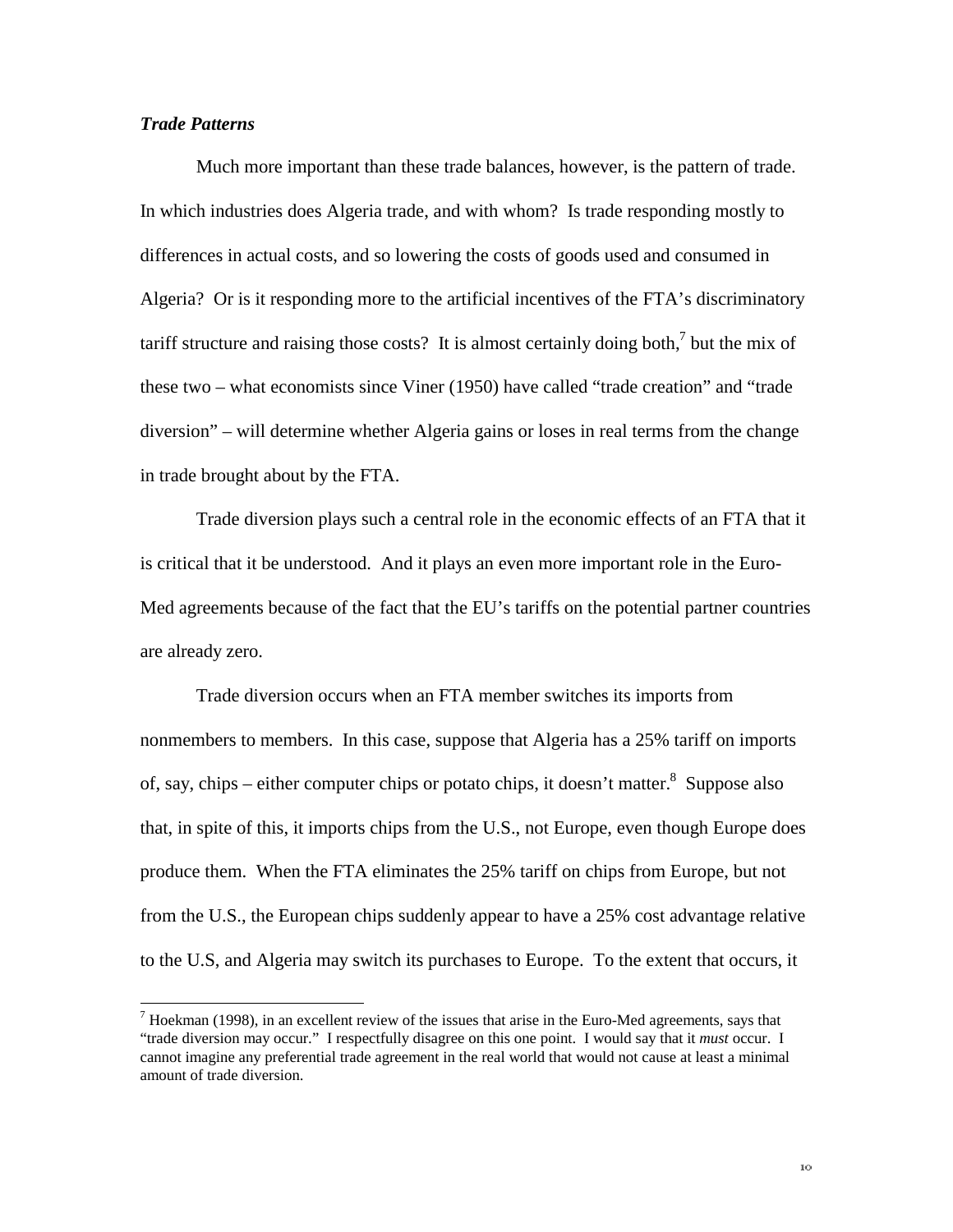is trade diversion. And note that any depreciation of the Algerian currency that will accompany the FTA does not interfere with this substitution. When the dinar falls, it raises the price of chips from all sources, maintaining the new 25% advantage of chips from Europe.

Why is this bad for Algeria? The underlying economic reason is that the tariff cut has induced Algerian consumers to buy more expensive goods from Europe instead of the cheaper goods from the U.S. We know that the European chips cost more, since they could not compete with U.S. chips when both were subject to the same  $25\%$  tariff.<sup>9</sup> The Algerian economy has therefore shifted to a higher cost source for its chips, even though the actual purchasers (consumers or firms) are buying what to them is the cheapest product.

That may seem rather abstract and immaterial, but the higher cost takes a very concrete form: lost tariff revenue. The entire amount that purchasers think they save by buying from Europe under the FTA was the amount of the tariff that they were paying before and that did not leave the country. Instead, the Algerian government was collecting that as tariff revenue. It was able to use that revenue, in turn, either to provide services to the Algerian public or to replace other taxes. When the FTA causes a country to lose tariff revenue on imports that would have come from outside the area, that is a loss to the country that will be felt quite directly as reduced government services and/or increased taxes in other forms.

 <sup>8</sup> <sup>8</sup> As may already be abundantly clear, I know very few details about the actual Algerian economy, so my examples are entirely hypothetical.

 $9$  You might think, reasonably, that cost is not the only issue, and that quality or other product characteristics matter too. That is true for many products, and it complicates the argument, but it does not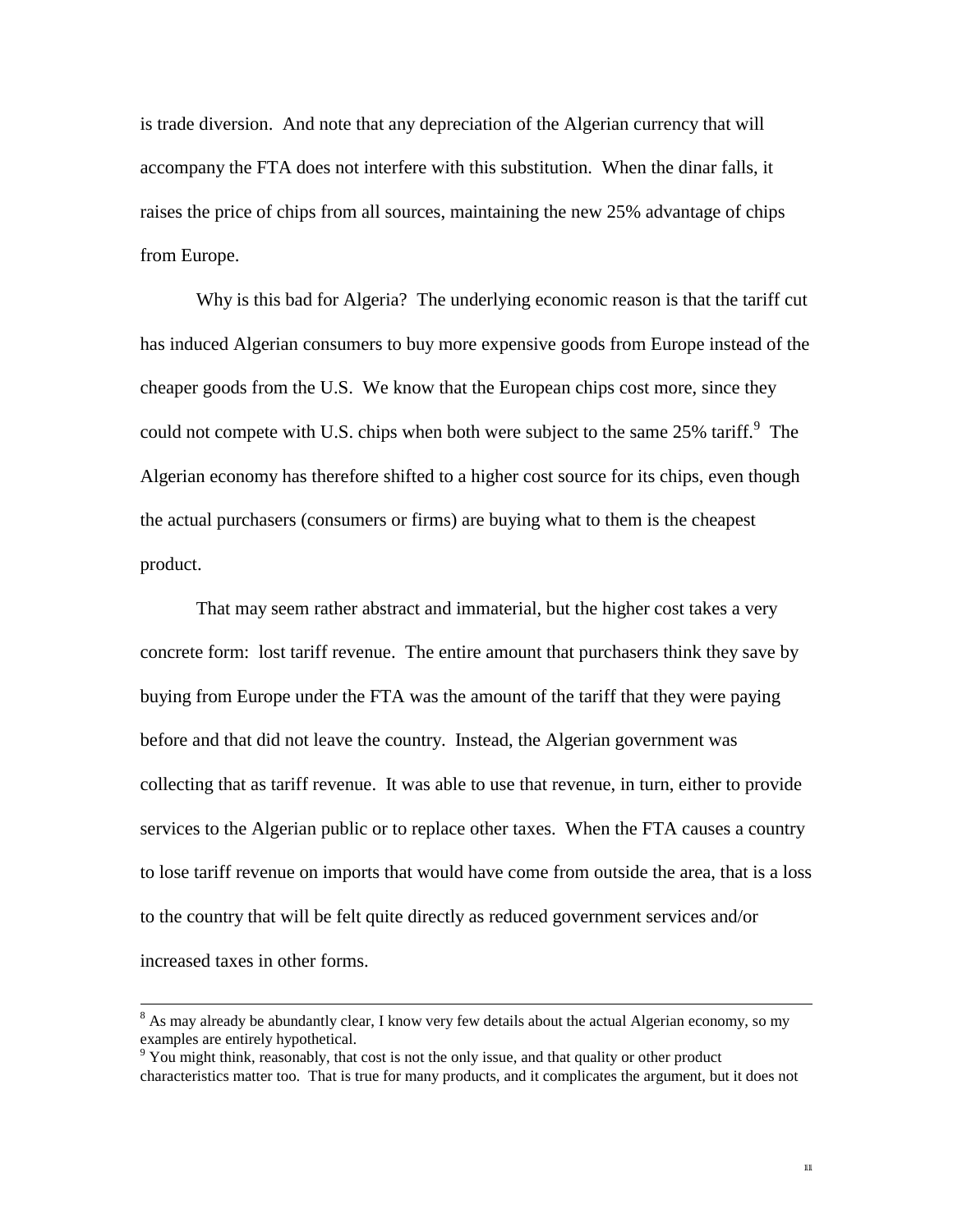In contrast, the opposite of trade diversion is trade creation. It is beneficial to the country as a whole, although not to everyone within it. Trade creation occurs when the FTA induces Algeria to import goods from Europe that it previously would have produced itself. Again, the economic argument is in terms of cost: Once the tariff against the EU is zero, Algeria will replace domestic production with imports only if the imports are truly cheaper. In this case, trade is expanding in response to true costs, or comparative advantage, and the traditional benefits of international trade apply.

As always with the gains from trade, there are losers as well – in this case the producers whose production has been displaced. But the lower cost of the imports means that those who buy them could afford to compensate those losers and themselves remain better off. It is in that sense that the country as a whole gains from trade creation.

One may wonder about the tariff revenue in this case as well, for it is true again that tariff revenue may be lost, though not of course on the expanded trade itself. Rather, to the extent that Algeria was importing from the EU even before the FTA, then tariffs on those imports were generating revenue, and that revenue is now lost to the government. However, in this case the loss to the government is a wind-fall gain to those Algerians who were and still are importing from the EU. So for the country as a whole, it is just a transfer, from government to importers, and it cancels out.

So far, what I have described could apply to any country and to any FTA. But there is one additional trade creation effect that one would normally find, yet cannot expect to get from an EU-Algeria FTA: an expansion of exports due to tariff reduction by the partner country. If the EU were reducing its tariff also against Algeria, then we

 $\overline{a}$ 

undermine it at all. Essentially, one simply needs to think of the cost of attaining certain characteristics, or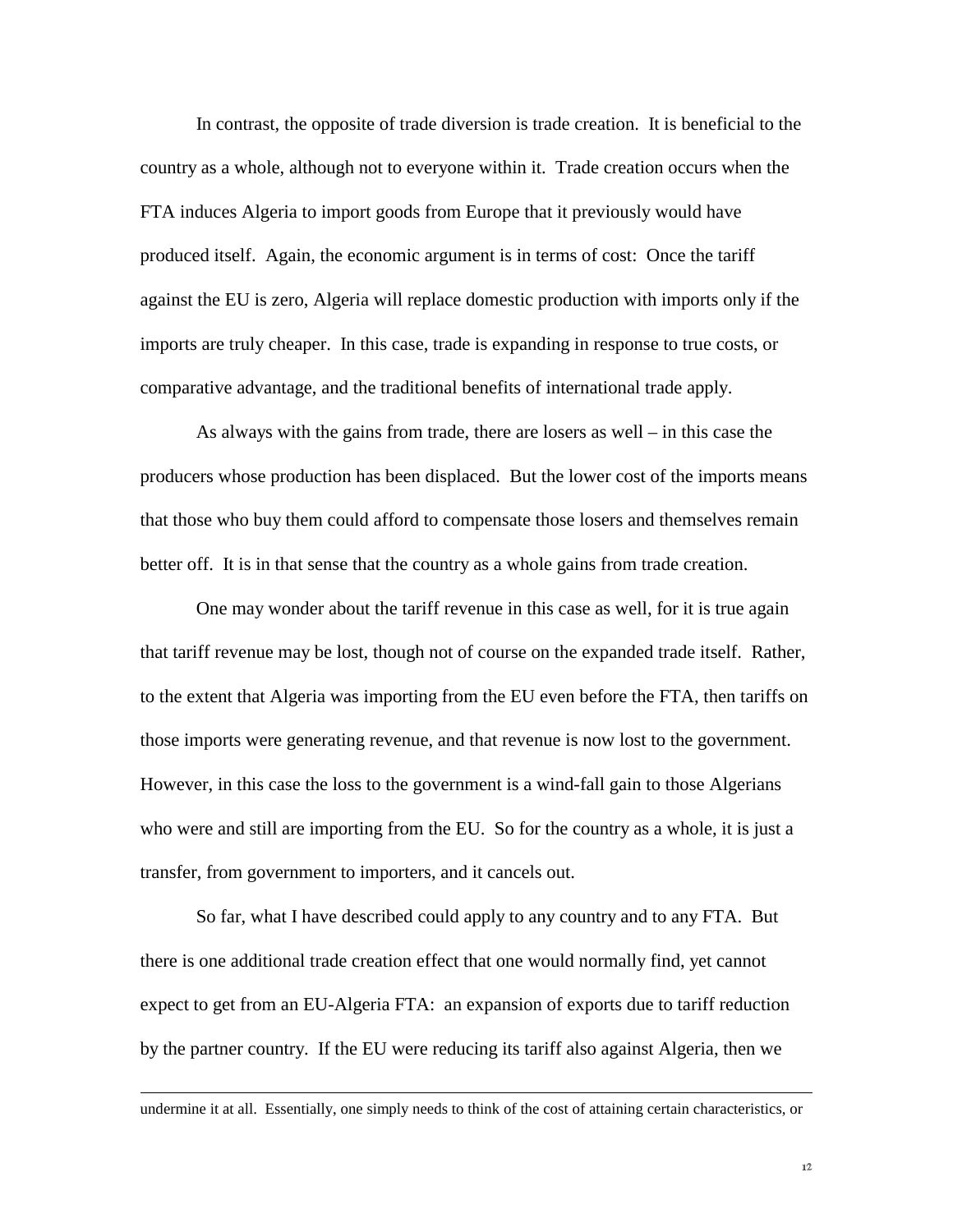would expect its imports from Algeria to increase. It does not matter for Algeria whether that increase in its exports to the EU is trade creation or trade diversion. Either way, the increase is necessarily beneficial for Algeria. In other words, when we come to balancing trade creation against trade diversion in assessing the total effect on Algeria, we should count as trade creation both the imports that replace domestic production and the exports that replace partner-country production. Of course, for Algeria and the EU, the latter will not occur because EU tariffs are already zero, and this source of benefit from an EU-Algeria FTA is therefore absent.

All this tells us that Algeria may either gain or lose from the trade effects of an FTA – the effects, that is, that work through trade on costs, via trade creation and diversion. We cannot say *a priori* how these two balance out, although the missing boost to exports suggests caution. It is really an empirical question, and for that we can look at several studies that were done for other North African countries motivated by their Euro-Med agreements. These agreements are too recent to have been studied retrospectively, but several studies exist that examined them prospectively. These are summarized in Table 1.

These studies were all done using computable general equilibrium (CGE) models.10 The models have similar but not identical structures, and the particular scenarios chosen for analysis by the authors have also differed across studies because of

 $\overline{a}$ 

the cost of utility itself, and the same argument then goes through.

<sup>&</sup>lt;sup>10</sup> CGE models typically combine standard microeconomic assumptions with data from a single time period to simulate how an entire economy or group of economies responds to policy changes. Unlike macroeconometric models that are used for macroeconomic forecasting, CGE models have a weaker empirical foundation because their equations are not estimated econometrically from time series data. However CGE models are able to take into account much more complex general equilibrium interactions among a larger number of sectors and markets than can be accommodated in econometric models. This is often necessary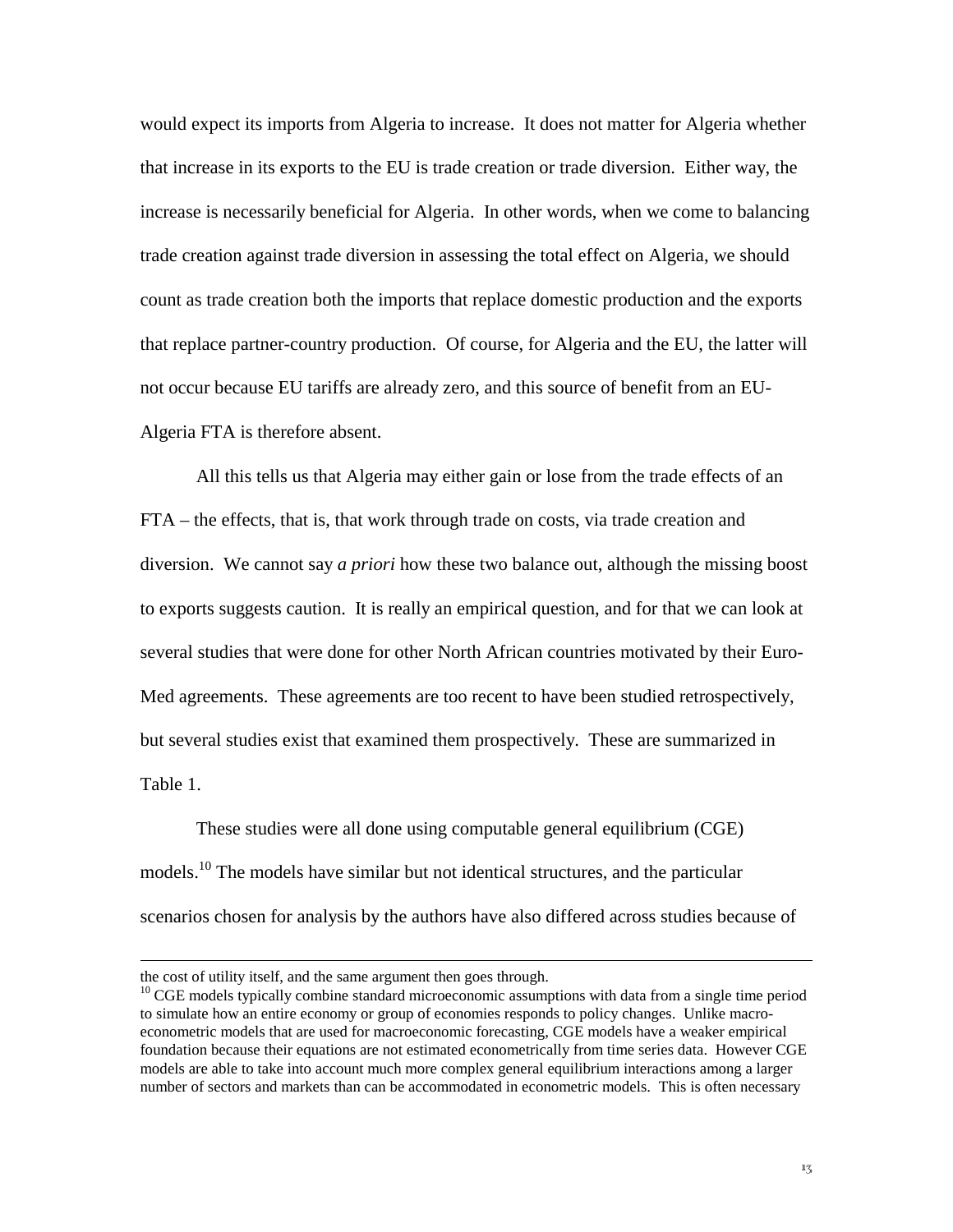their different purposes. From the results summarized in Stern (1999), I have chosen those estimates that seem to come closest to capturing the effects of an FTA alone, although that was not always possible. Therefore, the changes in welfare that are reported in Table 1 seem to reflect primarily, if not exclusively, the interactions of trade creation and diversion within the models.

Most studies report a range of estimates, varying their assumptions about elasticities of response and/or mobility factors. These assumptions in turn correspond roughly to different time horizons of analysis, from short run to long run. One can therefore interpret the smaller of each range of estimates as being for the short run, and the larger for the long run.

As can be seen from the table, the estimates include a mix of positive and negative changes in welfare, the negative ones reflecting the finding of the CGE model that trade diversion dominates trade creation. This was found by Brown et al. (1997) for the short run for Tunisia, and by Dessus and Suwa-Eisenmann (1998) in a single estimate for Egypt. Other estimates for these two countries as well as one for Morocco, however, show welfare gains, so there has not been a consensus that trade diversion necessarily ever dominates. Even if it does dominate in the short run, also, the studies tend to suggest that as an economy is able to adjust more completely over time, trade creation will eventually come to dominate trade diversion, and countries will then benefit from the trade effects of an FTA.

These studies are of course for countries other than Algeria. They may be indicative of what will happen for Algeria, but only to the extent that Algeria shares those

 $\overline{a}$ 

for the analysis of changes in trade policy, which typically include many and different changes in tariffs in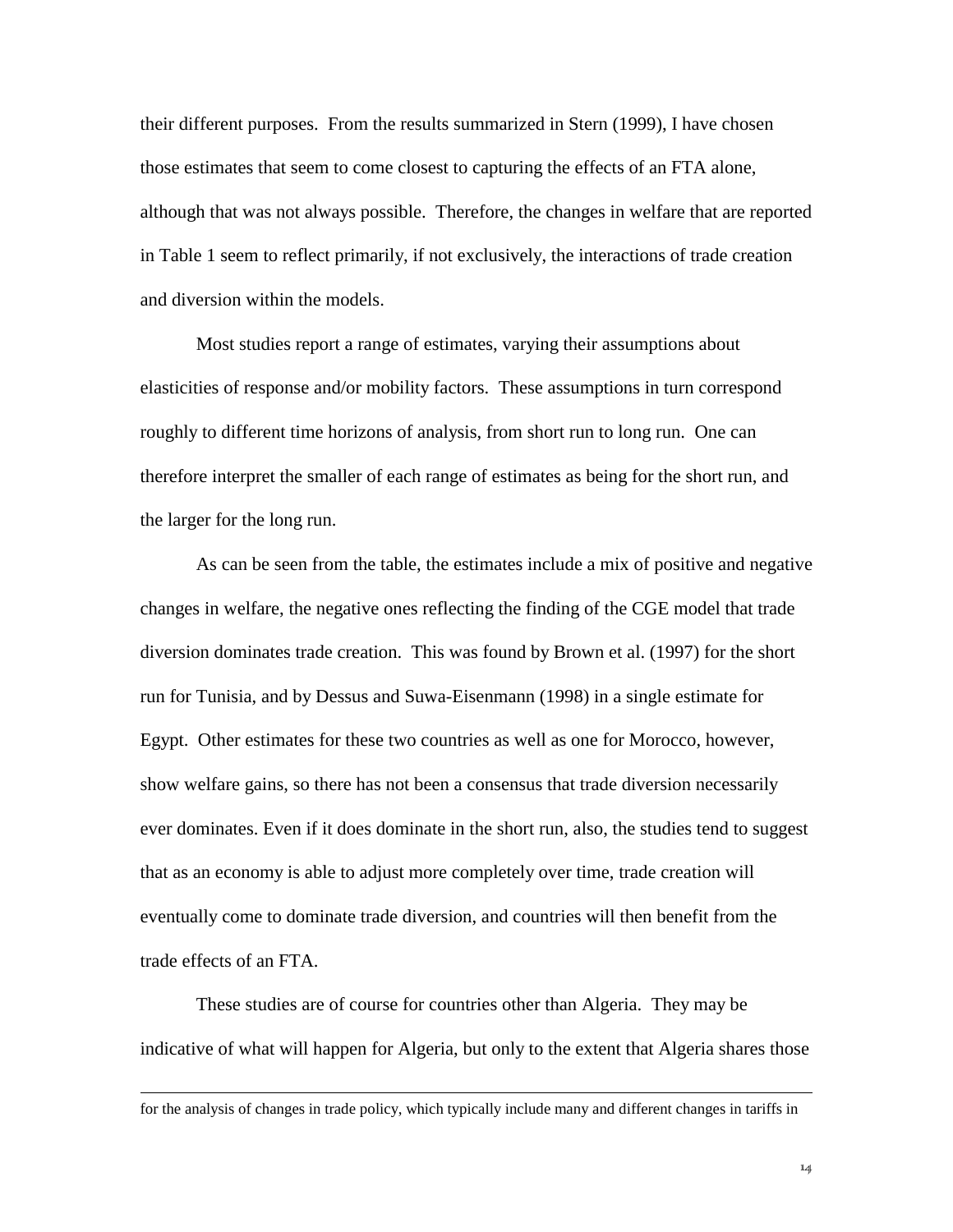countries' relevant characteristics. There is one important characteristic that seems clearly to be unique to Algeria: its exports consist almost entirely of oil and natural gas, both controlled by the government and both presumably sold on the world market for a price in U.S. dollars that does not depend on the quantity that Algeria itself sells.

The importance of this is twofold. First, had it been the case that the EU had positive tariffs to reduce on imports from Algeria, these tariff reductions might have had only negligible effect on Algerian exports, whose exports of oil and gas would be unchanged. Only to the extent that substantial Algerian exports of manufactures had been prevented by EU tariffs would their removal be meaningful. This would require that Algerian manufacturing costs be uniformly just below those in the EU, so that a moderate tariff could shut them out. That does not seem likely. So the fact that EU tariffs are already zero probably does not do much to undermine the benefits of the FTA for Algeria. EU tariff cuts would not have helped much anyway.

Second, the exchange rate will also have only a negligible effect on exports. Presumably, the Algerian government responds directly to world U.S. dollar prices of oil and gas in deciding how much to produce and export, and it will not respond to a depreciation by expanding exports. Therefore, the depreciation of the exchange rate mentioned above as needed to correct the trade imbalance will be larger than would have been needed if exports could respond to a depreciation along with imports. Since the depreciation will therefore offset more of any tariff cuts than otherwise, this will limit the scope for trade creation and reduce the trade benefits of the FTA. Again, this conclusion would not hold if Algeria had a substantial amount of potential manufacturing exports

 $\overline{a}$ 

different sectors of the economy simultaneously.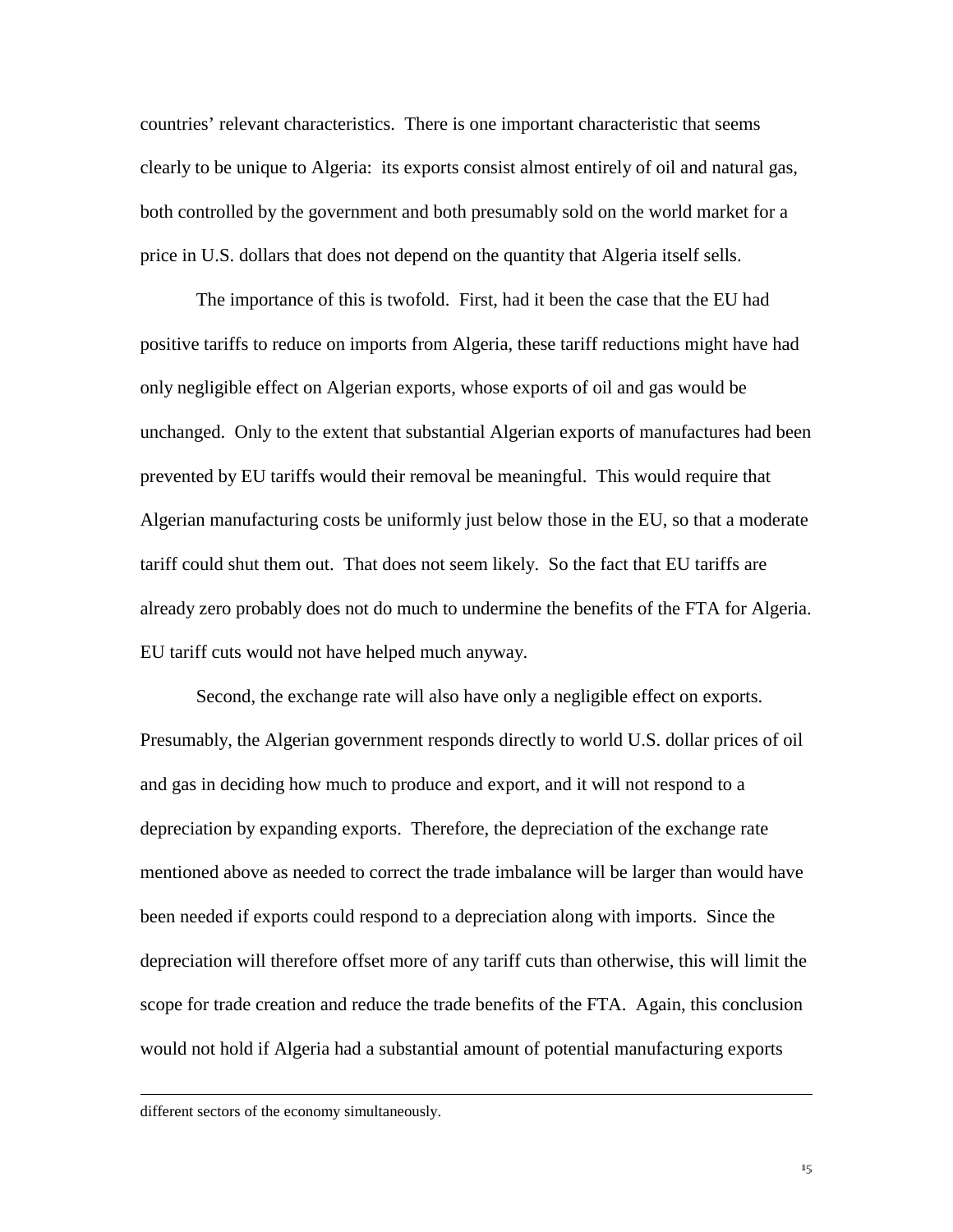that were just below the margin of profitability. These could then be made competitive by a moderate depreciation. But with so little manufacturing exports of any kind to start with, that too does not seem likely.

To conclude this discussion of the trade effects of an FTA, there is good reason to be skeptical that these effects will be more than marginally positive for Algeria in the short run, and there is a good chance that they will instead be negative. Unless there are other positive effects that one has confidence in, either from the FTA itself or from other policies that might accompany it, it is not at all clear that an EU-Algeria FTA would be a good idea.

As we shall see, however, there are quite a number of such effects that one can hope for. Unfortunately, our knowledge of how well these other effects work and how to quantify them is much less well developed than our understanding of the trade effects.

#### *Production and Employment*

There are two questions that one might ask about how an EU-Algeria FTA will affect production and employment: Will the FTA increase or decrease Algeria's GDP and aggregate employment? And how will the distribution of output and employment across Algerian industries respond – that is, which industries will expand and which will contract? I will address both questions, in turn.

#### *Aggregate Output and Employment*

The main thing that we know about the determination of aggregate output and employment is that these are macroeconomic variables that are largely, with one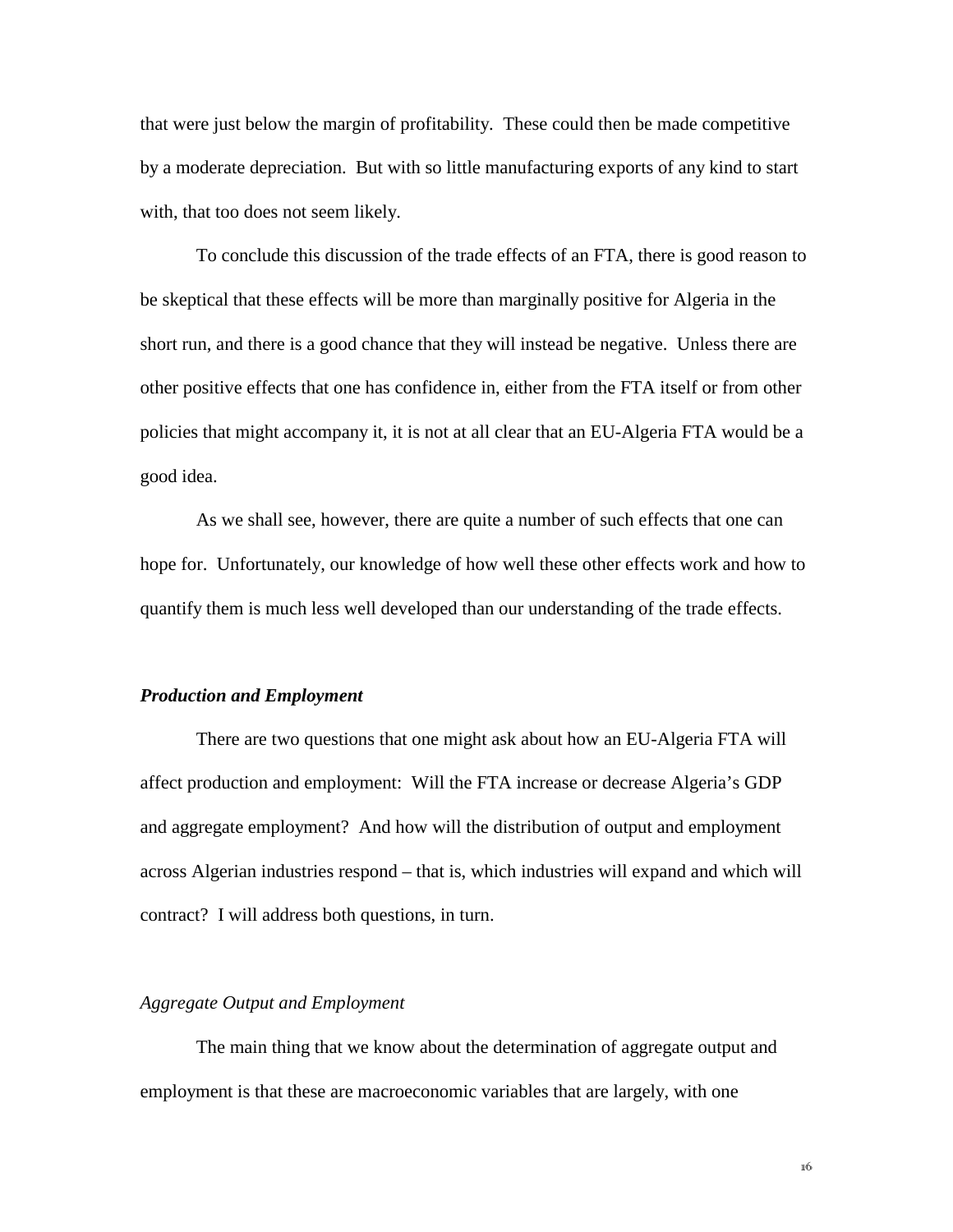important exception, unaffected by trade policies. First, in the short run, the level of economic activity depends primarily on aggregate demand. One component of aggregate demand is the trade balance, but with a flexible exchange rate the trade balance is just a reflection of aggregate saving and investment, not trade policy. Second, in the long run, output and employment are determined by the economy's capacity to produce, together with the fraction of that capacity that it can employ consistently with price stability. This too is not known to be affected by trade policy, although recent experience suggests a possible link that I will note below. Thus we do not necessarily expect the transition to an FTA to disrupt the macro-economy.

The one exception arises with a pegged exchange rate, if that rate is not adjusted in response to the tariff reductions implemented by the FTA. As mentioned above, if the exchange rate does not depreciate, then tariff reductions are likely to cause a trade deficit, increasing imports without any corresponding increase in exports. Since net exports constitute one component of aggregate demand, this will mean a fall in aggregate demand, and it may precipitate a recession. However, it is also possible that the central bank's defense of the exchange rate will break down first, since capital markets, seeing the inevitability of a depreciation, will hasten its arrival through speculative capital flows. In that case, again, the effects of the FTA through trade on aggregate demand will be neutralized, leaving aggregate output and employment unaffected.

Turning to the long run, here we know that output and employment are determined not by aggregate demand at all, but by the "natural rate of unemployment," which reflects the dynamics, frictions, and institutions of the labor market. Frankly, the natural rate is not very well understood, and recent events in the macroeconomic situation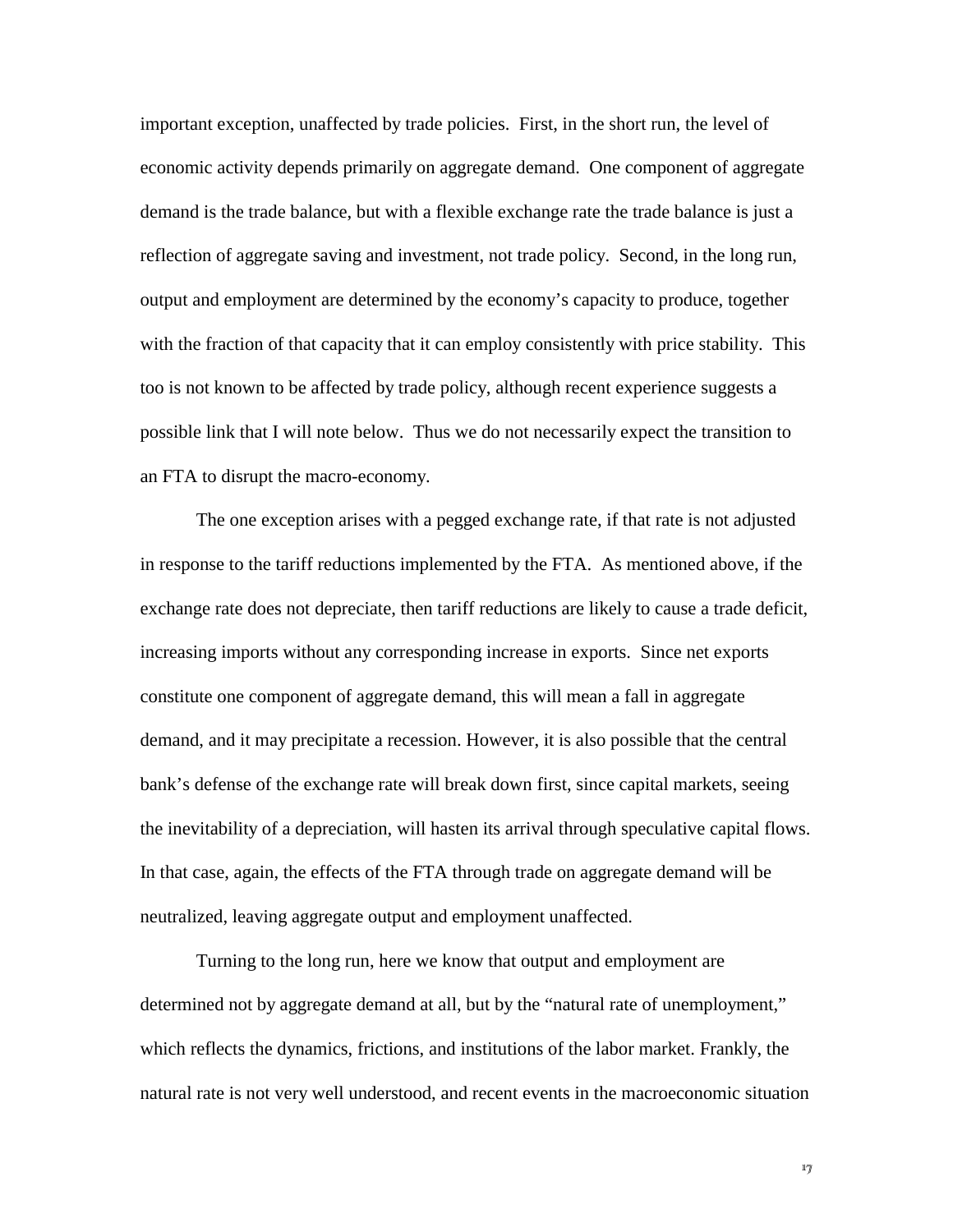of the United States have made us question even what little we thought we knew. Therefore it would be presumptuous to state with any certainty that an FTA cannot affect this natural rate. Nonetheless, there is no such linkage that is commonly accepted as valid.

Recent experience in the U.S. has suggested however that the natural rate may perhaps be influenced by the degree of international competition. The natural rate is defined as that rate of unemployment at which the aggregate price level rises only as rapidly as people expect it to. Since actual unemployment in the U.S. has now (in 1999) fallen well below what we used to think was the natural rate, without any resulting increase in inflation, some have speculated that the natural rate itself has decreased. Some have also pointed to increased international competition as a possible reason for that decline, arguing that this competition is preventing firms from raising prices in spite of tight labor markets. If that is correct, then one could argue that an FTA, by exposing domestic Algerian producers to increased competition from European producers, will also cause a fall in long-run equilibrium unemployment in Algeria. If so, this would add correspondingly to long-run output as well. That is a nice story, but we are a long way away from knowing that it is correct.

#### *Sectoral Output and Employment*

However aggregate output and employment respond, there are bound to be larger changes at the sectoral level. In most countries, one would expect the following changes in sectoral output and employment to occur in response to any reasonably broad form of trade liberalization: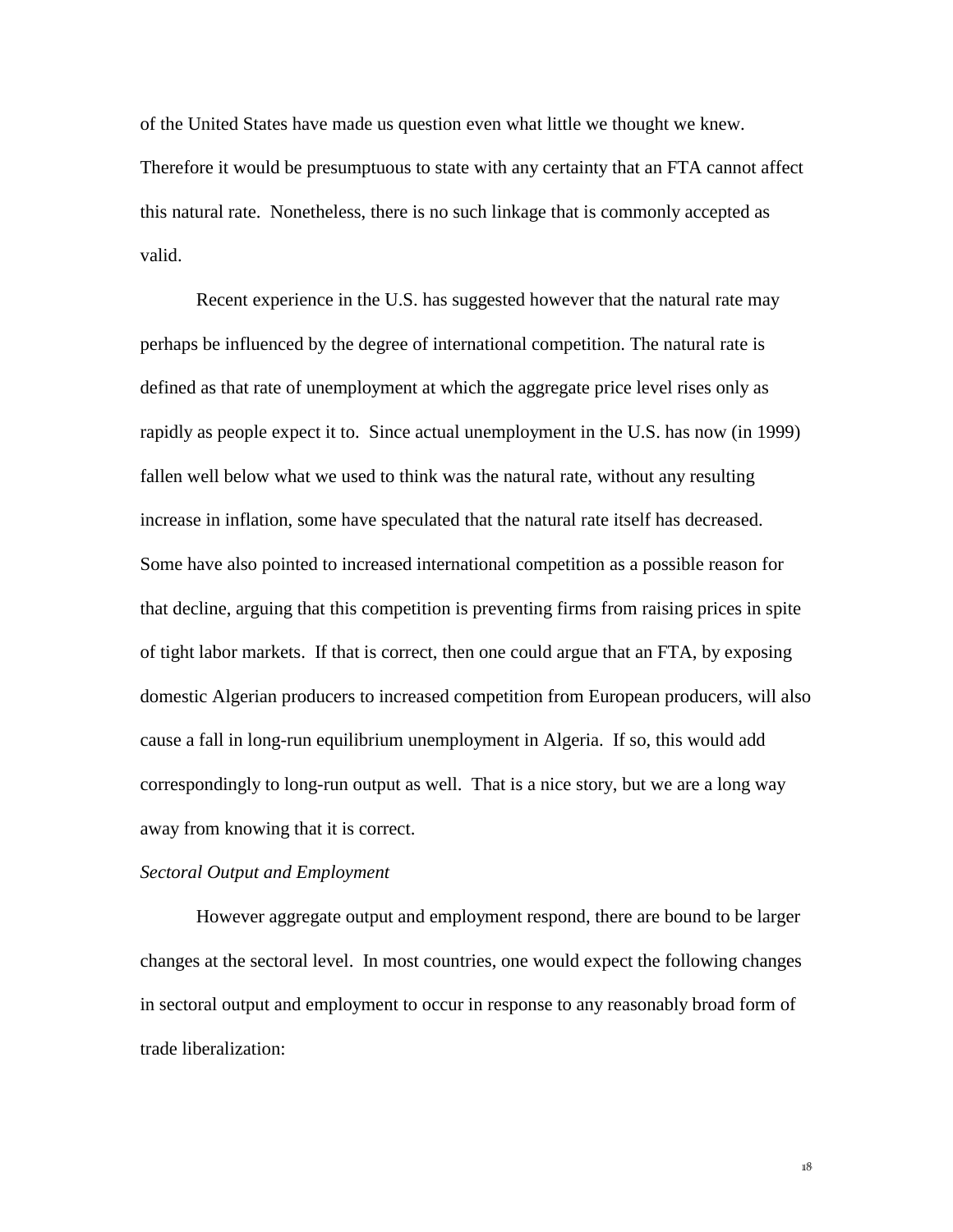- 1. Import-competing sectors tend to contract, especially those whose tariffs fall the most.
- 2. Export sectors tend to expand, especially those with the greatest cost advantage.
- 3. Non-traded sectors, including services, contract on average, although particular sectors that provide inputs to expanding export sectors expand.

The identities of these sectors can be inferred fairly well from data on trade and tariffs, although there will always be exceptions of sectors whose own response depends more on their links to other domestic industries than on their trade orientation. To take all available information into account requires a CGE model of the country in question.

As an example that may be suggestive, Table 2 reports the percentage output and employment changes calculated by Brown et al. (1997) in a prospective analysis of an EU-Tunisia FTA. As can be seen, the projected output changes are nontrivial, the largest being in the range of ten to twenty percent. The employment changes are even larger. The sectors that expand the most for Tunisia are several labor-intensive manufactures, such as leather products and footwear, plus mining and quarrying which is a strong export sector. The sectors that contract the most are rubber products and several other manufactures. It should be noted that the employment changes average to zero by assumption, not good fortune, since this microeconomic CGE model assumes that labor markets work perfectly to maintain a fixed level of total employment.

Just how indicative the list above and these numbers for Tunisia will be for Algeria, however, is open to question. As already noted, Algeria really does not have any meaningful export sectors, except oil and gas. When tariffs come down with respect to the EU, we would expect the most protected sectors to contract and the least protected to expand, with some of the latter perhaps turning into meaningful exporters. But aside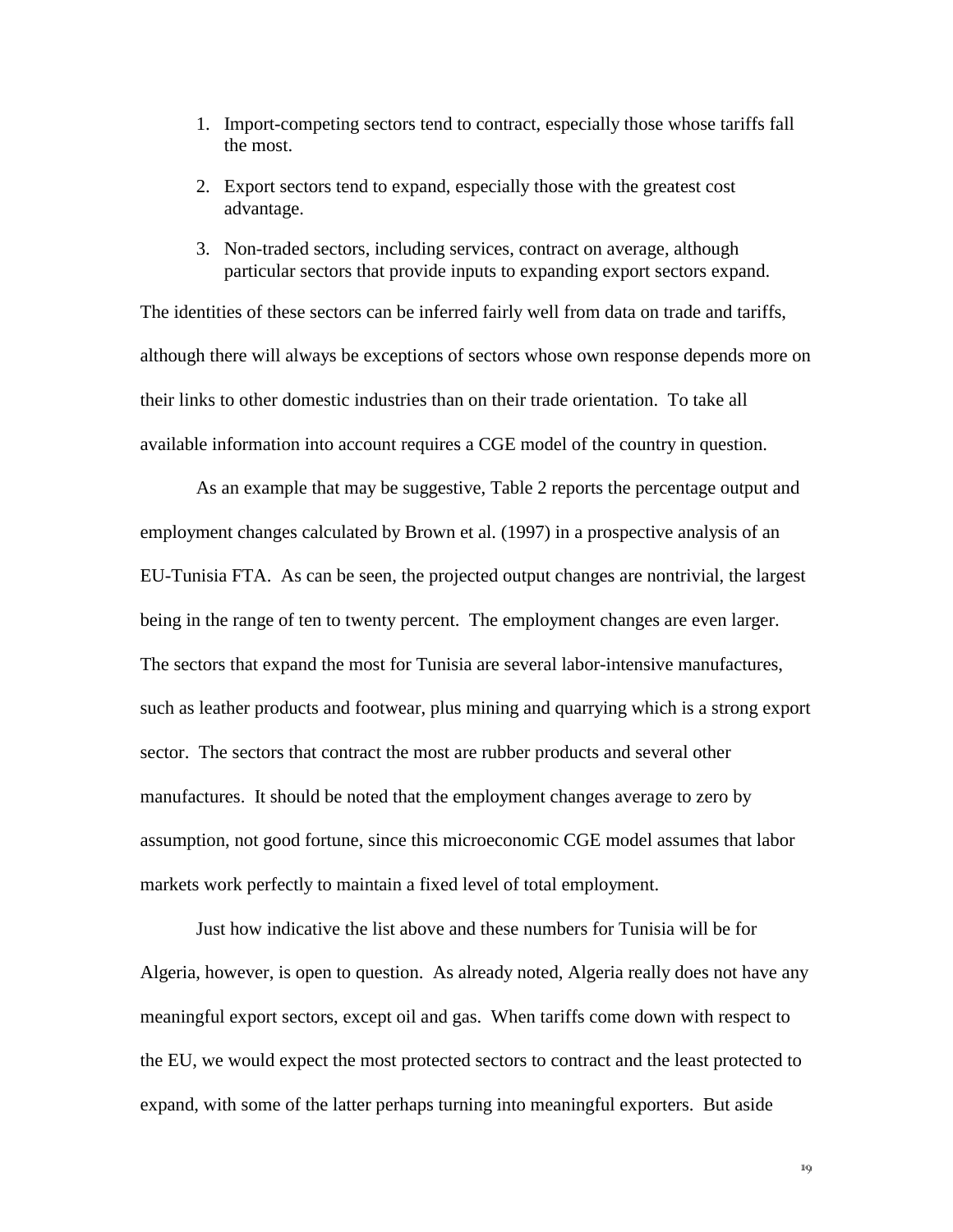from this pattern, which is bound to miss a lot of detail, I do not see any way to predict the fates of individual sectors without a fully fleshed out CGE model of Algeria.<sup>11</sup> If such models exist, I have not seen them.

#### *Foreign Direct Investment*

 $\overline{a}$ 

An important motive behind some FTAs, especially for participation by developing countries like Algeria, is the hope that they will attract significant foreign direct investment, FDI. Unfortunately, it is not at all clear that a simple FTA will accomplish this. On the contrary, there are at least two opposing forces acting on FDI when tariffs come down in an FTA, and it is the negative force that seems more likely to dominate in the Euro-Med context.

The hope, of course, is that investment will be attracted to a country like Algeria, both by the desire to serve its now more thriving market and by the intent of using its cheap labor to export to the larger market of the FTA. The former may happen, but it depends on the other effects of the FTA being significantly beneficial, so that there is a thriving market to serve. If FDI is also being sought as the primary mechanism for raising incomes and market size, then this may not work. As for attracting exportoriented FDI, this is even more questionable in the case of the Euro-Med agreements. With tariffs already zero into the EU, this motive for FDI should already have been present without the FTA, and the FTA does not particularly enhance it.

 $11$  Nor do I mean to imply that even CGE models are particularly accurate. The complexity of an economic system far exceeds both available data and our understanding of how to use it. The results of CGE models should be taken to be, at best, only suggestive.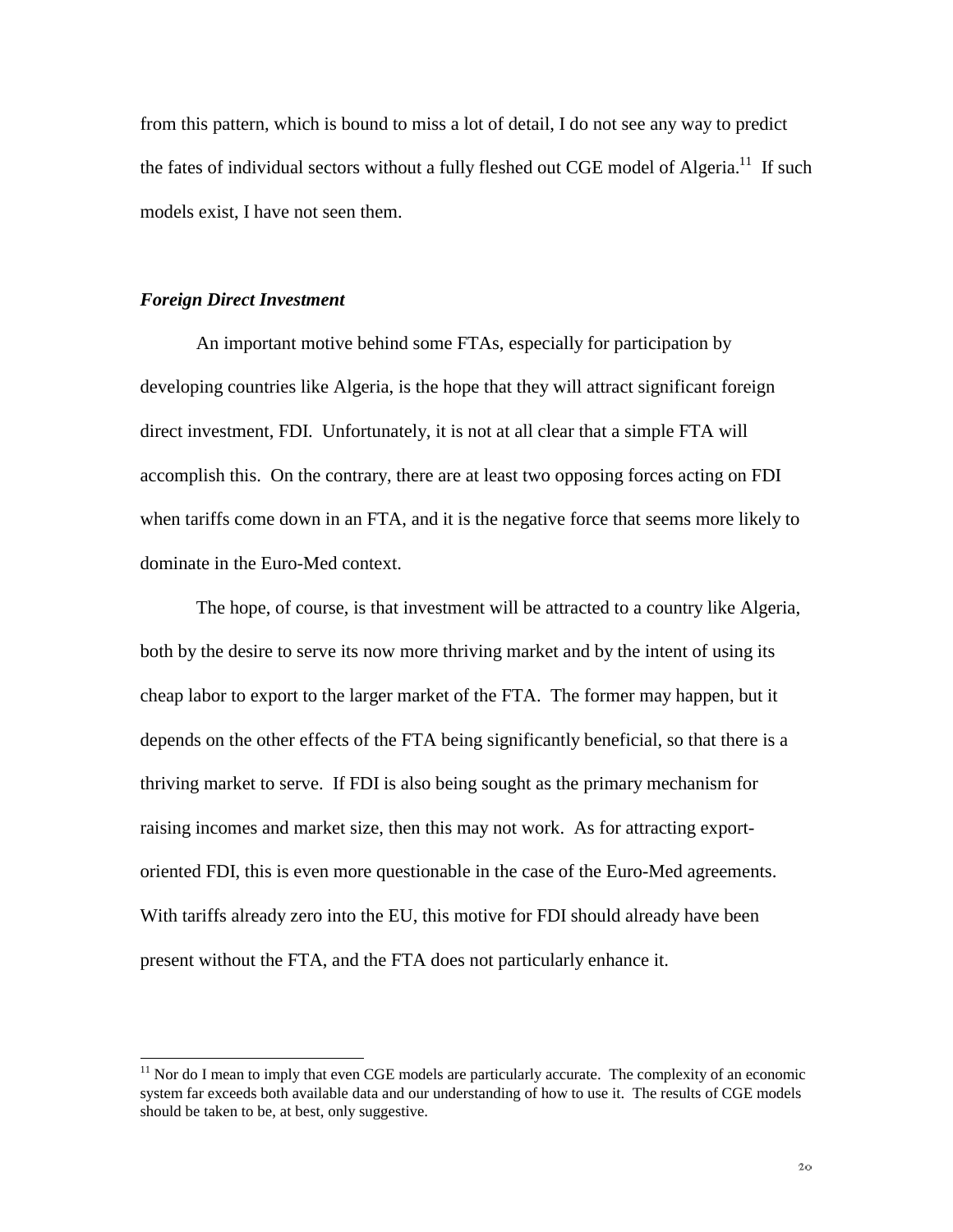Instead, the main change brought by an EU-Algeria FTA is elimination Algeria's own tariffs on imports from the EU. These tariffs themselves may already have been the motive for some of the FDI already in place in Algeria, as European firms previously sought to "jump" the tariff by producing within the Algerian market where they wanted to sell. When the tariffs fall, this motive disappears, and the danger is that previous investors will pack their bags and leave.

Thus it is easy to reach a very discouraging conclusion regarding the likelihood of stimulating a new net inflow of foreign investment with an FTA. This is overstating the downside, however. In fact, like most developing countries, Algeria does have a large pool of cheap labor, much of it currently unemployed. International firms do not hesitate to employ such labor so long as they can be sure that other conditions for successful production will be met. One of these is the reliable and cheap availability of the other inputs that they need, in addition to labor. All of these are unlikely to be available from within Algeria, and with the current levels of protection, they are costly and inconvenient to import. With the FTA, many of them will become available from the EU, and this alone may be enough to stimulate significant export-oriented FDI.

Therefore, I conclude this subsection with considerable ambiguity as to whether an EU-Algeria FTA will induce significant net FDI or not. Nor in this case do I really know where to look to find a more reliable answer. The economic theories of international investment are not, in my opinion, very helpful for predicting quantitatively how it will respond to policy changes. The best that a country can do is to make its economy as hospitable as possible to foreign investors, and then hope for the best.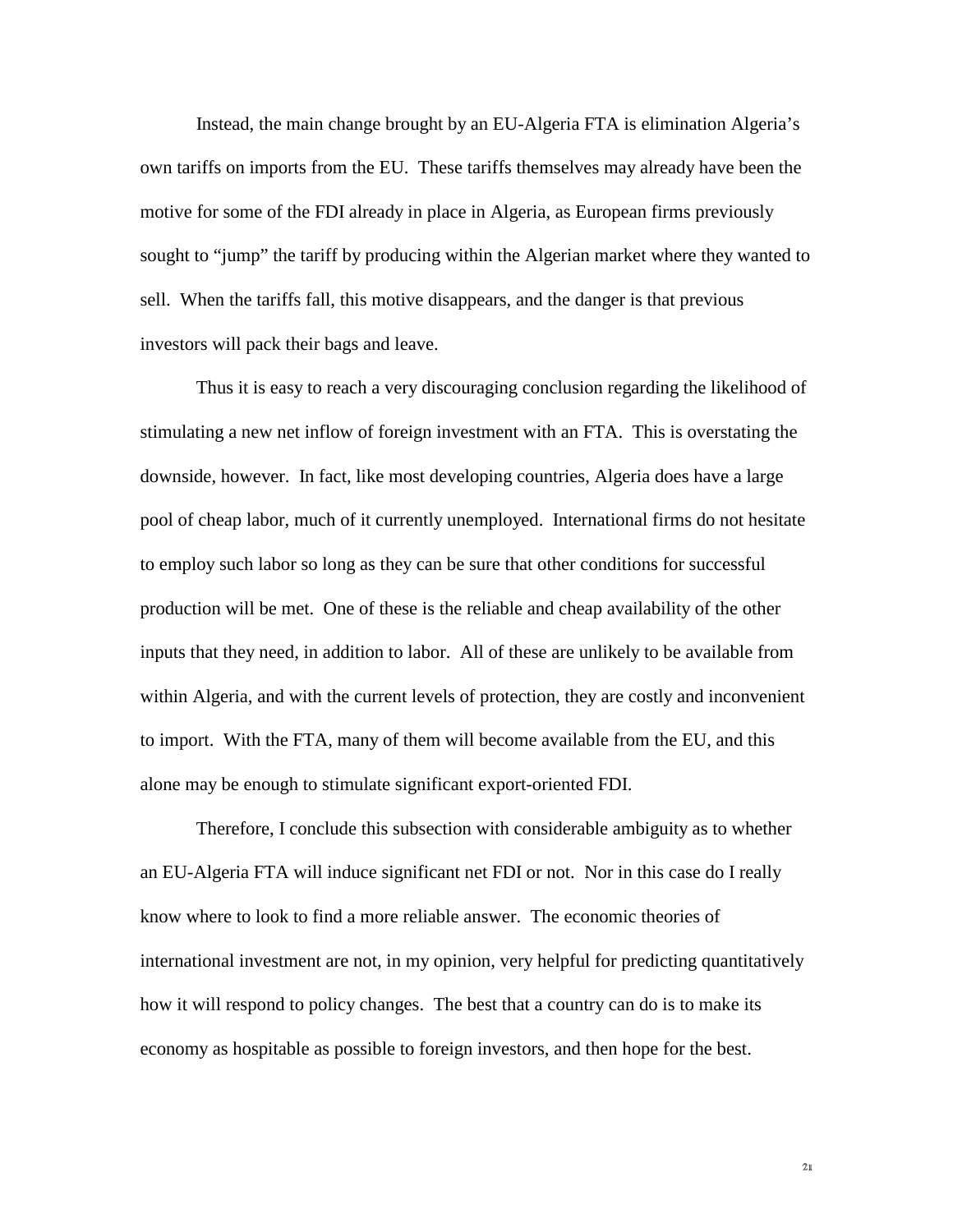Reducing tariffs is an important step in this direction. Other steps that may be more important will be discussed below.

#### *Growth*

 $\overline{a}$ 

What a developing country like Algeria really wants to do, presumably, is to grow. Therefore the most fundamental question about an FTA is whether it will foster economic growth. Even if an FTA causes efficiency losses due to trade diversion, or short-run losses for other reasons, these losses can be more than made up for if the FTA raises the long-run rate of growth by even a percentage point or two. A steady higher rate of growth of output will eventually create gains that surpass most other losses one might imagine.

On this issue, economists are rather like peddlers of herbal remedies. We have lots of reasons to think that freer trade, even freer trade within a discriminatory FTA, will stimulate growth, and we have anecdotes to back them up. But there is precious little scientific evidence that any of them actually work. Our best evidence, really, is the large number of satisfied customers – countries that have opened their markets and grown successfully – even though nobody knows exactly why the open markets have helped.

Let me just list some of the reasons why we think that, *maybe*, an FTA could be beneficial to growth:

1. By raising the level of real income, the FTA permits greater savings and investment, promoting long-run growth.<sup>12</sup>

 $12$  This is the basis of Baldwin's (1992) argument to explain much of the success of the EU. This argument may or may not explain a permanent increase in the rate of growth, depending on the type of growth model in which it is used. With traditional neoclassical growth, increased saving only leads to a larger steady-state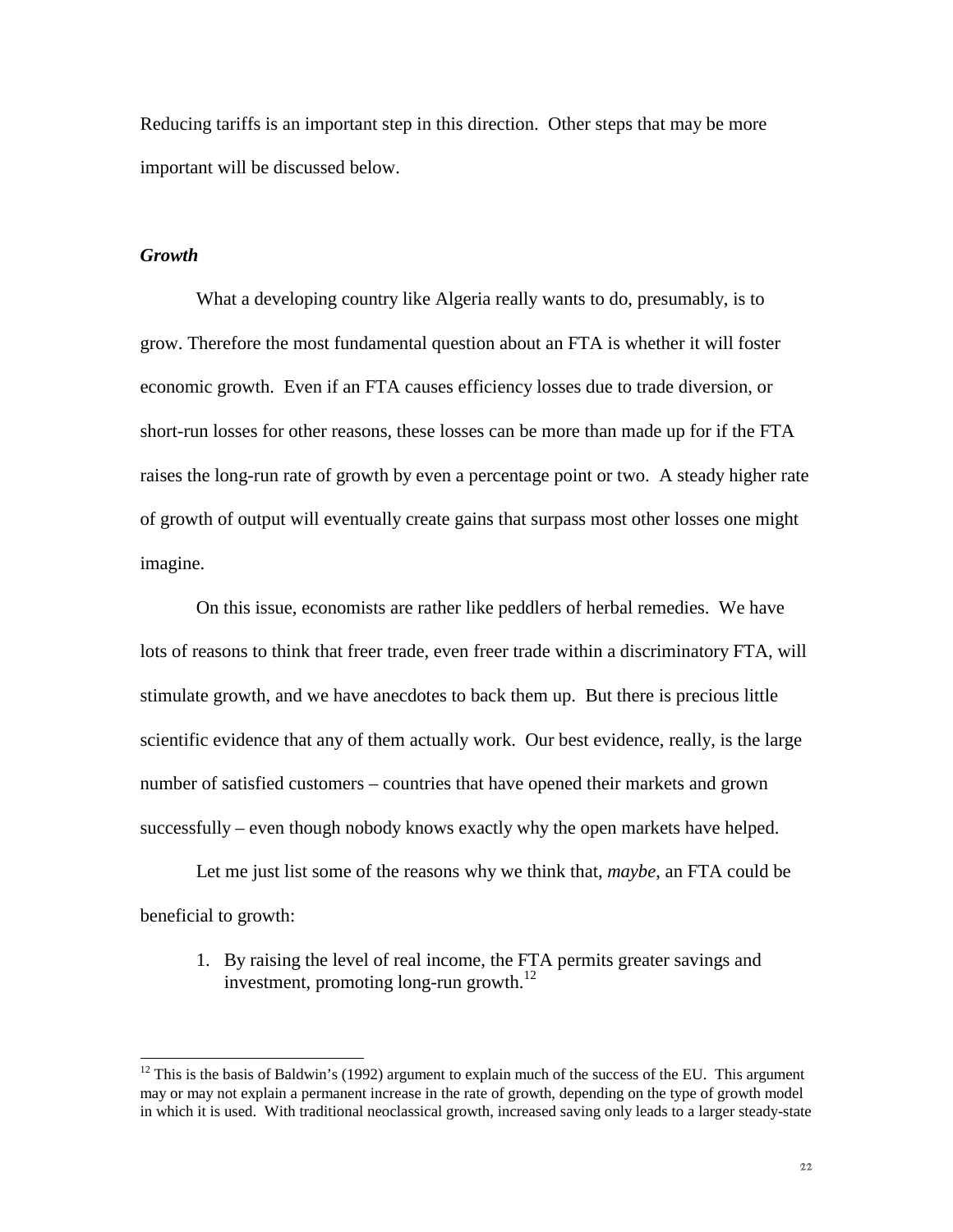- 2. By giving access to cheaper capital goods imports, the FTA can make savings and investment more effective in expanding the capital stock, promoting longrun growth. $^{13}$
- 3. The FTA permits, through trade, the spillover of technology from more advanced to less advanced countries, as entrepreneurs in the latter are able to learn from and imitate the former by observing the products they produce.<sup>14</sup>
- 4. To the extent that the FTA attracts greater FDI, it contributes directly to the expansion of the (foreign-owned) capital stock. FDI may also cause greater spillovers of technology than would be possible with just arms-length trade.

This is a fairly impressive list of reasons for an FTA to stimulate growth. Even if we are

not fully confident of any one of them, we may still hope that together they will

contribute to a positive outcome.

 $\overline{a}$ 

Against these reasons, however, should also be mentioned the reasons why an

earlier generation of development economists were doubtful that trade would have a

positive effect on growth. These included the following:

- 1. Trade causes poor countries to specialize in dead-end industries where growth is not possible, industries that lack either static or dynamic economies of scale or whose technologies are not advancing.
- 2. Trade causes many poor countries to specialize in primary products, which in addition to the disadvantages just mentioned, are also subject to volatile and/or declining world prices.

Based on these and other reasons, many developing countries in the 1950s and 60s were advised to pursue "import substitution" as a growth strategy. They avoided trade and sought to direct their economic activities toward sectors where they perceived, from the examples of the developed countries, that the prospects for growth were best. The performance of these countries was disappointing, however, as documented in Bhagwati

level of per capita income, not to a permanently higher rate of growth. Such can be obtained in some of the more recent models of endogenous growth. See Long and Wong (1996).

<sup>&</sup>lt;sup>13</sup> This is the argument of Mazumdar (1994), among others. This too raises the long run growth rate only in endogenous growth models.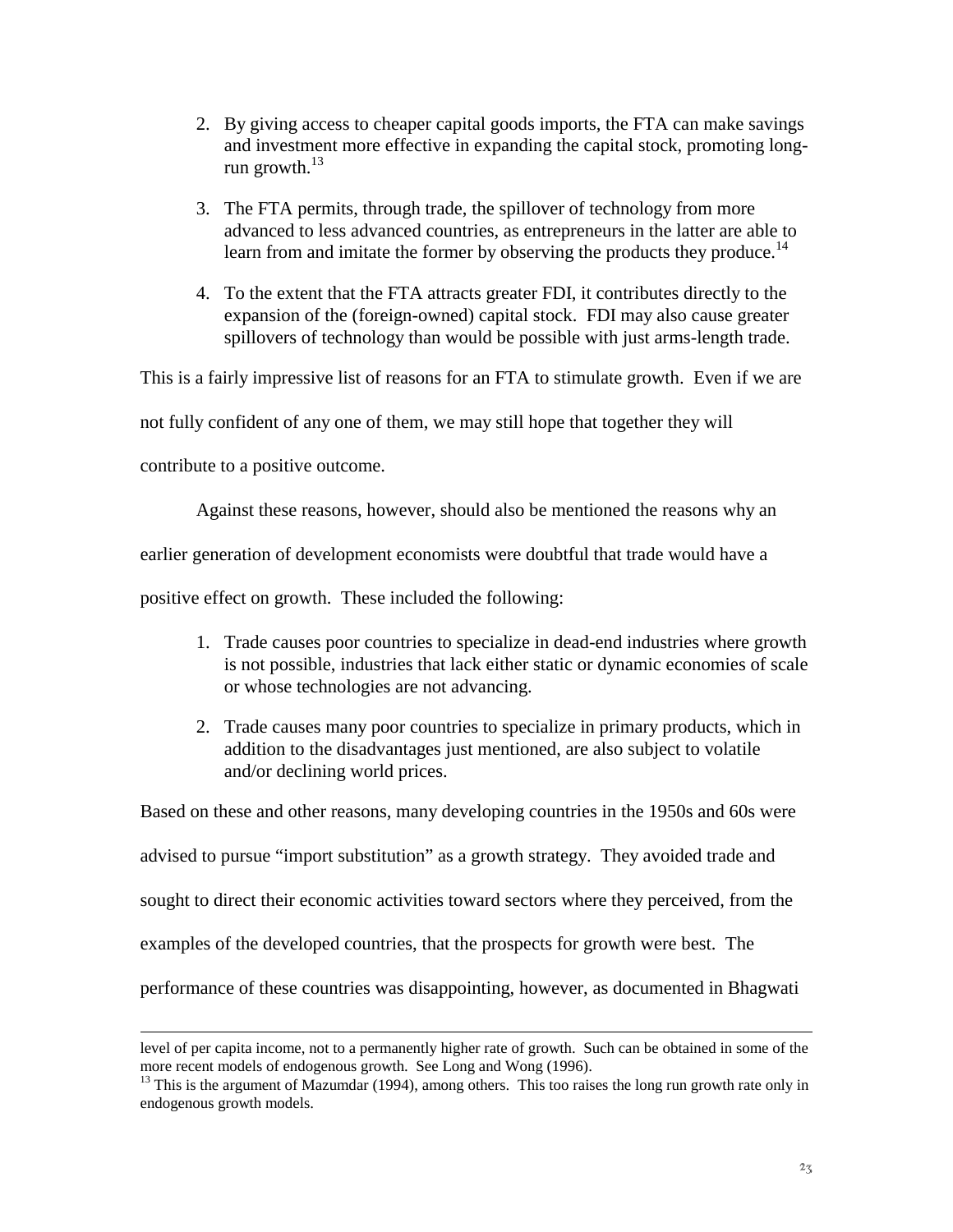(1978) and Krueger (1983). Their growth was surpassed eventually by an increasing number of countries that pursued a more export-oriented development strategy.

This does not tell us, then, why trade seems to be good for growth, and it certainly does not tell us that trade in all forms is necessarily good for growth. The countries whose growth seems to have benefited most clearly from trade – Hong Kong, Taiwan, South Korea, Singapore – made no use at all of FTAs, for example. Nonetheless, their examples, and others since, do provide suggestive evidence that freer trade through an FTA, if it is not too distortionary in other respects, might well increase a country's rate of growth.

#### **III. Additional Steps Toward Integration**

So far I have confined my attention to what may be the most likely outcome, a simple FTA in which Algeria's tariffs on imports from the EU are eliminated and nothing much else is done. The message I hope to have conveyed is that such an FTA would probably be a good idea for Algeria (and of negligible importance for anyone else), but that there are costs as well as benefits from such a simple, discriminatory trade arrangement so that the net benefit is by no means certain. The additional steps toward integration that I will consider in this section have no such ambiguity. All of them add to the economic benefits, not the costs, and therefore if they were to accompany an EU-Algeria FTA they would tilt the balance more in its favor.

<sup>&</sup>lt;sup>14</sup> Evidence of this effect, for trade generally, not just FTAs, was provided by Coe and Helpman (1995).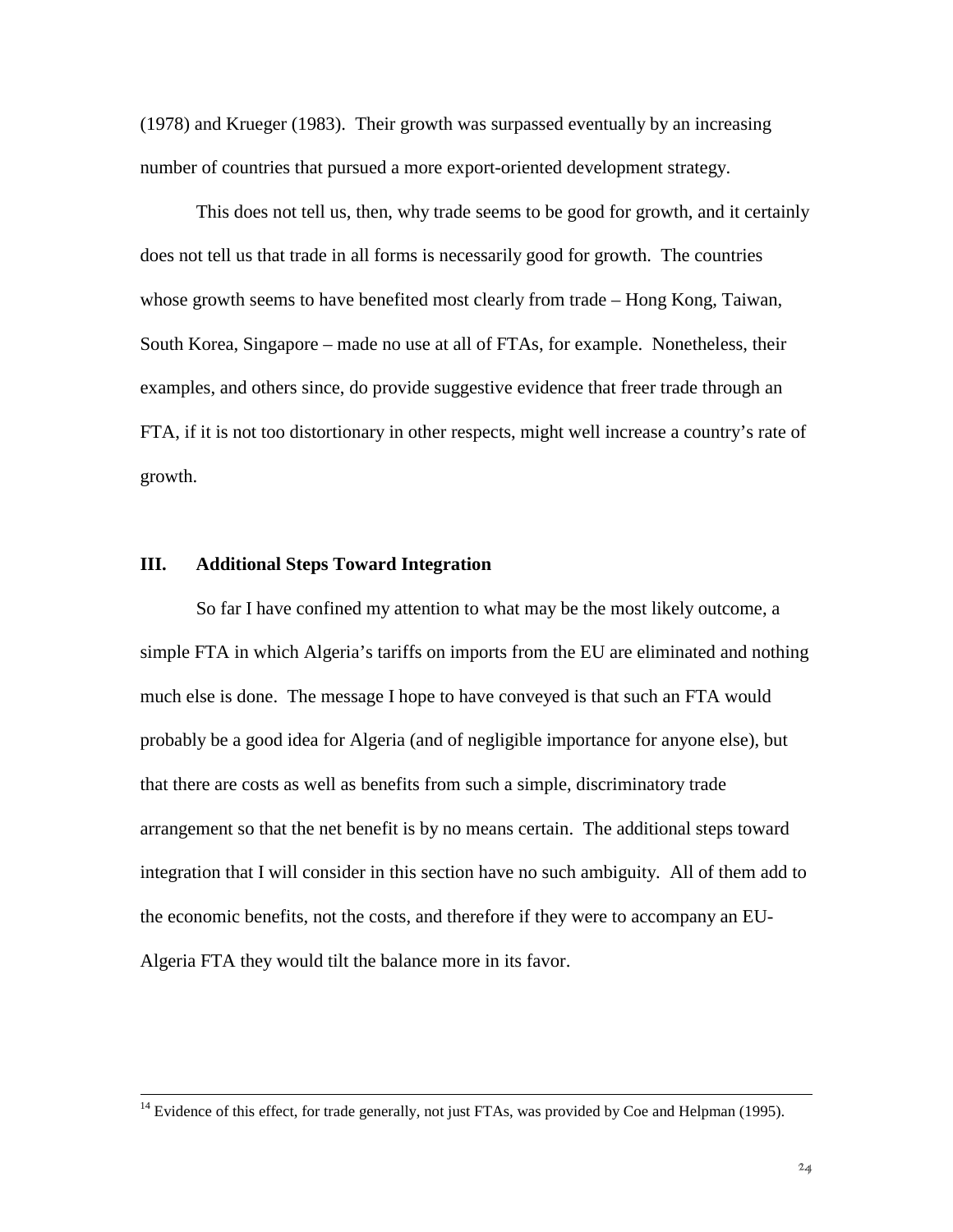#### *Deeper Integration*

The term "deep integration" refers to the coordination and harmonization across countries of policies and regulations other than the tariffs and formal nontariff barriers that are usually the subject of an FTA. These include other policies at the border, such as certification that imports satisfy domestic standards of safety and health. They also include other seemingly pure domestic policies, such as regulations of banking and insurance, where inconsistencies across countries can complicate and interfere with international transactions. It was the removal of such discrepancies that constituted much of the EU's move toward the "single market" that was completed in 1992.

There is nothing in the EU's invitation for Euro-Mediterranean partnerships that requires such deep integration, and as far as I know, very little of it has accompanied the FTAs of Morocco and Tunisia. Nonetheless, there is no reason why Algeria could not pursue such initiatives itself, and if it did, the advantages of an FTA would be much greater.

The case for deeper integration has been made well by Hoekman and Konan (1999) in exactly the context of Euro-Mediterranean free trade, so I will not say too much about it here. Suffice it to say that by coordinating standards, regulations, and procedures on the EU model, Algeria will make it significantly easier for both Algerian and foreign firms to operate in both markets. This will help not only the firms that engage in trade *per se*, but will also help to modernize and make more efficient the Algerian domestic industries that provide services to firms that produce and trade. Algeria's banking sector, for example, has been noted by Rhein (1998) to be a stumbling block for industrial and economic development, and deeper integration could change this.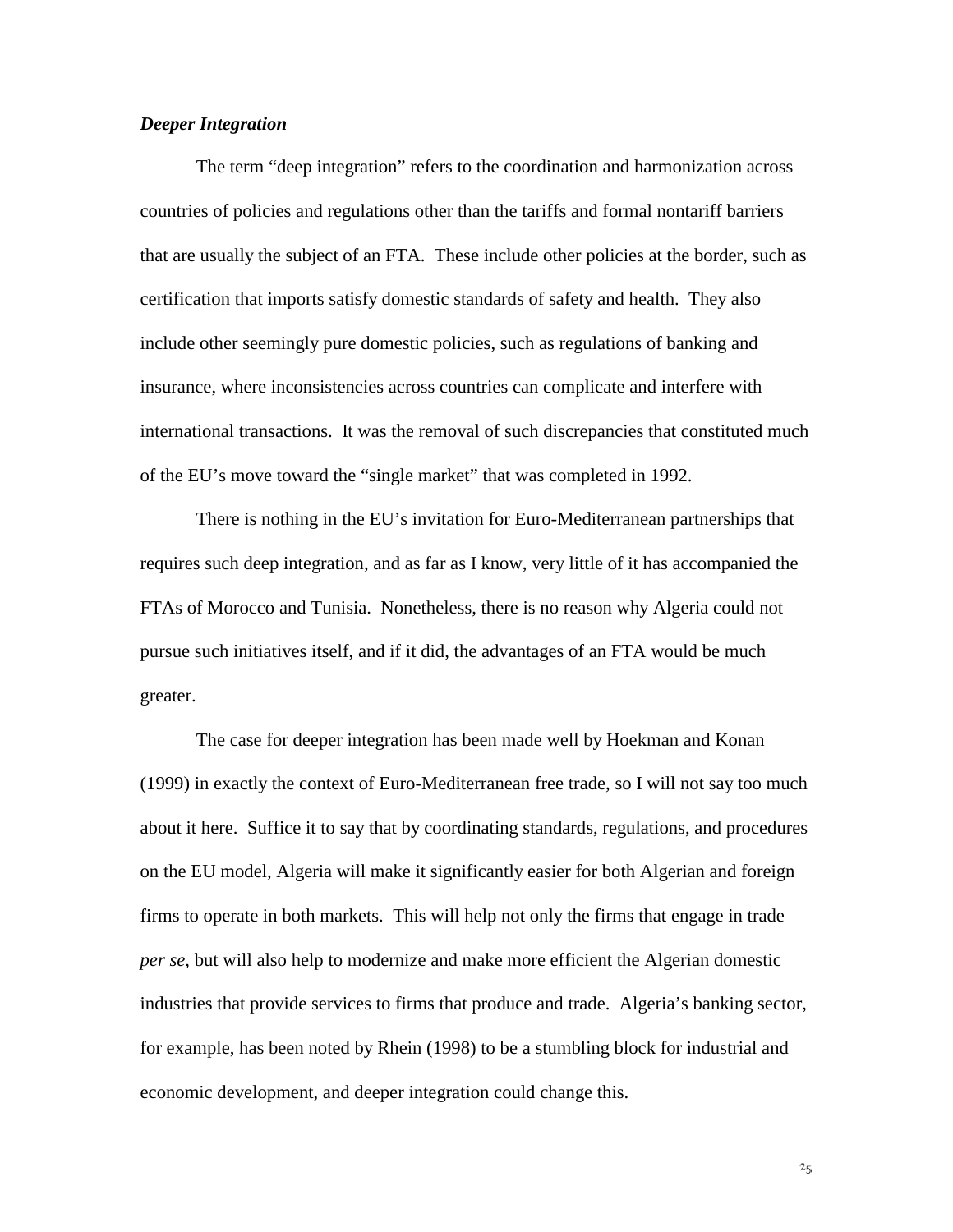However, there is another even more important reason why deeper integration is desirable. Many developing countries have great difficulty achieving the ideal and therefore the benefits of competitive markets and other economic freedoms. This is not just because they are small, although that is often a factor. The problem is that they have a legacy of government intervention in the economy that undermines freedom and competition, a legacy that may remain from colonial eras or even from the misguided advice of an earlier generation of development advisors. Once in place, these government interventions create incentives to retain and expand them, as they generate substantial income flows for well positioned beneficiaries in both government and the private sector. Further, without much of a functioning market economy, those who could profit from more productive enterprises either do not exist, or they lack the resources to push for change. As a result, the existing dysfunctional system is locked into place.

In principle, the solution to this has nothing to do with trade or with integrating the economy with foreign markets. One simply needs to change the system. But the vested interests that sustain that system also naturally resist such change, often very effectively. Therefore a commitment by the country to adopt the procedures and institutions of a more healthy market economy such as the EU can be a massive force for very desirable domestic institutional change. Of course that commitment itself will be resisted by the same vested interests that thrive in the current system, but the other advantages of an EU partnership may provide the extra inducement to make it happen.<sup>15</sup>

 $\overline{a}$ 

<sup>&</sup>lt;sup>15</sup> Closely related, and nicely described by Sparrow (1998), are the problems posed for developing countries by bureaucracy and corruption. Here too, a partnership agreement that includes deep integration would help.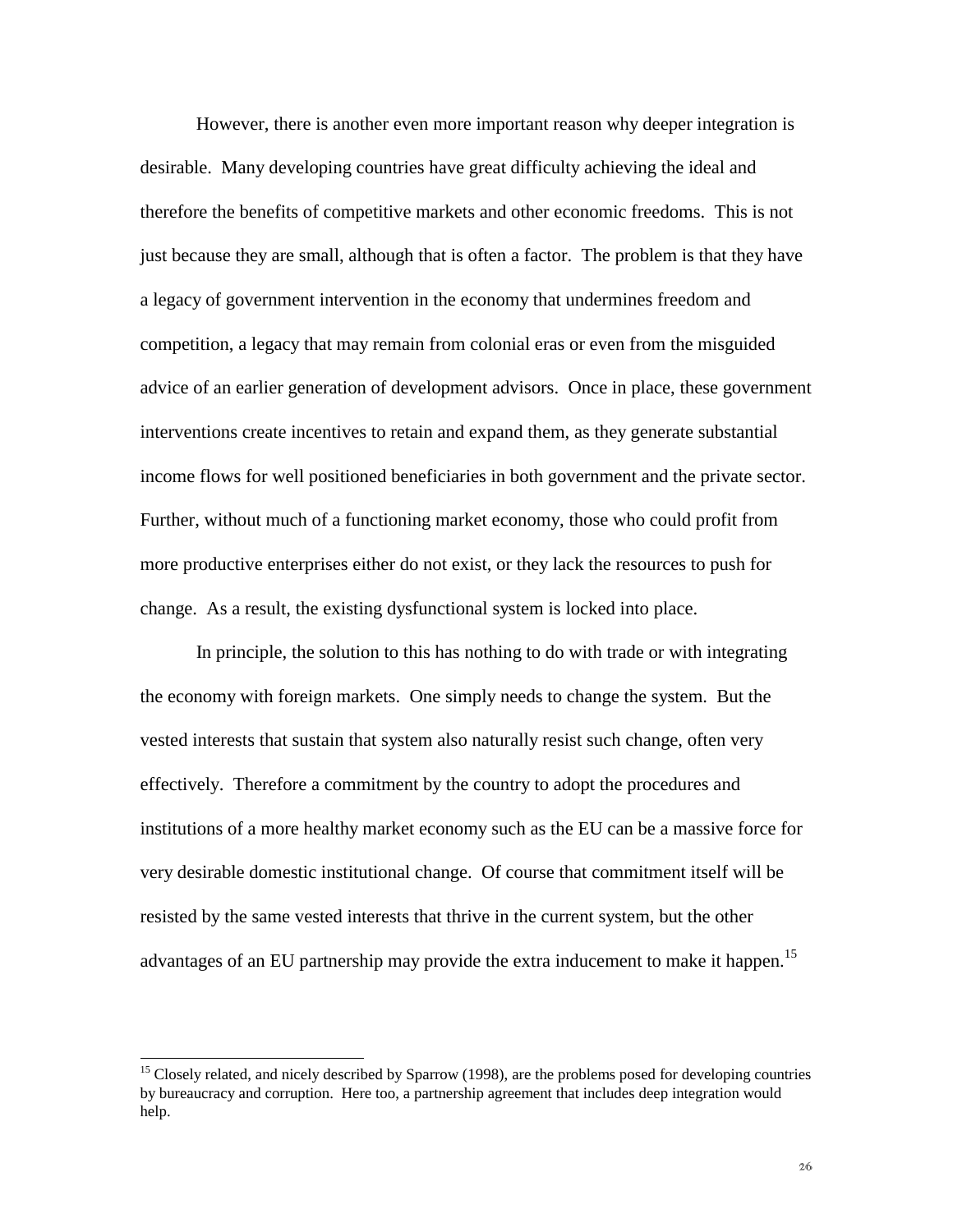#### *Expansion of the FTA to Neighbors*

Throughout the world, developing countries tend to trade less with each other than with more developed countries, even when the developing countries are close neighbors. This is not that surprising, given that neighbors may have comparative advantage in the same sorts of primary products favored by their climate or location, and that developing countries as a group have comparative advantage in the same labor-intensive goods such as textiles and apparel. Both types of products, too, are rather standardized and therefore not subject to the intra-industry trade of differentiated products that often characterizes trade among developed countries. The developing countries, then, simply do not have a great deal to sell to one another. This is as true of the countries of North Africa as it is of developing countries elsewhere.

Because of this, there has been some tendency for developing countries to enter into free trade relationships with developed countries without extending those relationships to their developing country neighbors. The result is what has been called a "hub and spoke" pattern of trade relationships, in which trade flows freely along the spokes connecting the developing countries to the EU hub, but not among the developing countries along the rim.

For trade by the original firms of the developing countries, this may not matter much, since they do not indeed have much to sell each other. But this pattern is very damaging in another respect. Developed country firms that may contemplate establishing a presence along the rim are discouraged from doing so by their inability to trade along it. For example, if a European multinational wants to sell to the markets in both Morocco and Tunisia, it may have the choices of producing at high cost in the EU and then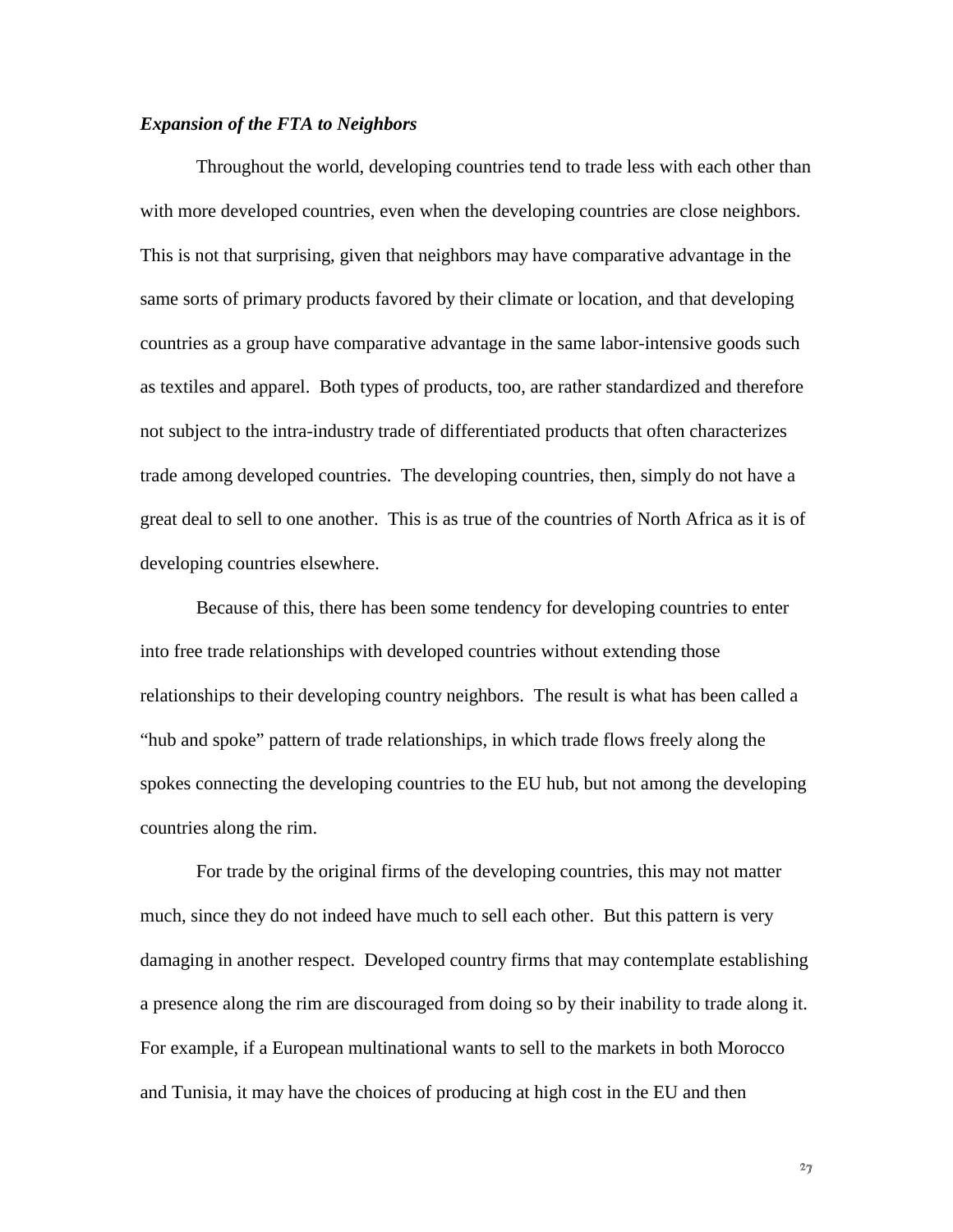exporting freely to both (since both now have FTAs with the EU), of producing at low cost in both and not trading at all, and of producing at perhaps even lower cost (due to scale economies) in one of the countries and exporting to the other. Depending on the sizes of the markets and on the extent of scale economies, the third alternative may well offer the lowest cost, if trade is free between them, but the first may dominate if trade is not free. In that case, by retaining their tariffs against each other, Morocco and Tunisia are depriving themselves of FDI.

A final point to make is that tariffs among neighbors may be the easiest to evade through smuggling.<sup>16</sup> When that occurs, it reduces the distortionary impact of the smuggling itself and may actually be beneficial to the economies.<sup>17</sup> However, as an illegal activity, smuggling also undermines the institutional structures of a country and the credibility of its government. Also, because of its extra cost to avoid capture, smuggling can never achieve the full benefits of free trade. Therefore, it is especially desirable that neighboring countries reduce or eliminate their trade barriers wherever possible. Extending an EU-Algeria FTA to include free trade with other countries that have these agreements is the obvious and simplest way to do that.

#### *Lower Tariffs on Imports from Outside the FTA*

 $\overline{a}$ 

The final additional step toward integration that I will consider is for Algeria to unilaterally reduce most of its tariffs on imports from the world as a whole. This of course is something that trade economists like myself have been advocating for almost

<sup>&</sup>lt;sup>16</sup> My thanks to Matthew Connelly for pointing out the relevance of this for Algeria.

<sup>&</sup>lt;sup>17</sup> This has long been a familiar point among economists. Wolf Stolper and I elaborated it in Deardorff and Stolper (1990).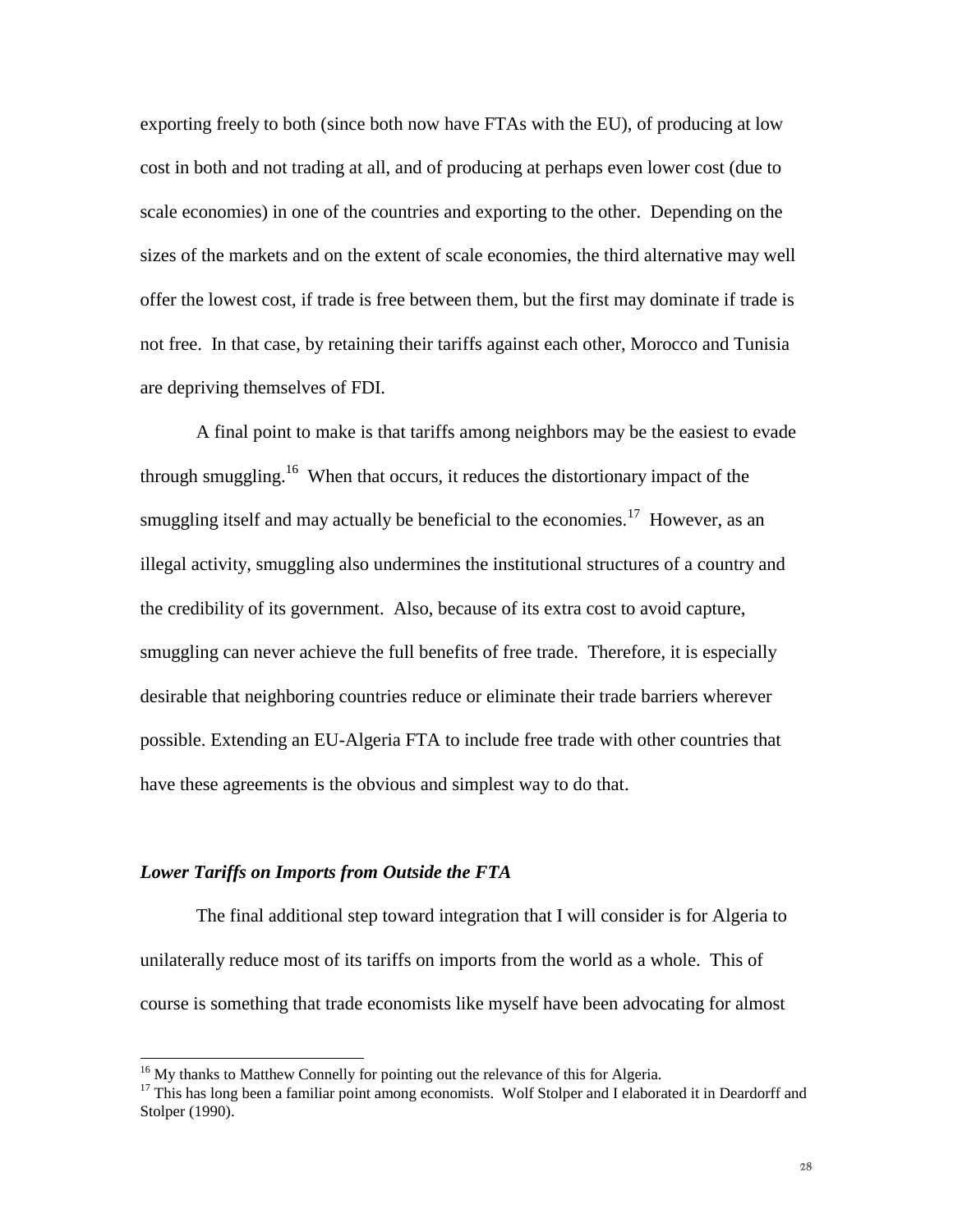two centuries for all countries, and the case for doing so here is as strong as ever. But it is made even stronger if Algeria enters into an FTA with the EU. The principal danger of a discriminatory trade arrangement like an FTA, as has been explained above, is trade diversion. This danger would simply not exist if Algeria were to reduce all tariffs to zero against all imports, not just those from the EU. That is not likely to happen, of course. But to the extent that Algeria can identify those products for which trade diversion is likely, cutting tariffs on their imports from the world enough to keep them competitive with imports from the EU will prevent trade diversion without doing any harm to domestic industry. Identifying these products may be a bit tricky and certainly cannot be done perfectly. But some attempt to do this would be richly rewarded.

Naturally, I would also advocate going further than that. Like most economists, I am convinced that Algeria could benefit greatly from a major unilateral trade liberalization, whether or not it also enters into an FTA with the EU. The payoff to unilateral liberalization has been demonstrated many times by many countries in the last two decades, even though the experience has not always been without some disruption. Entering fully into world markets, not just those of an FTA, not only enhances economic efficiency, it also makes a country an attractive place in which to invest and provides a competitive environment that undermines and prevents all sorts of distorting and corrupt behavior. The case for free or freer trade with the world should certainly not be forgotten just because a partnership with Europe has been offered.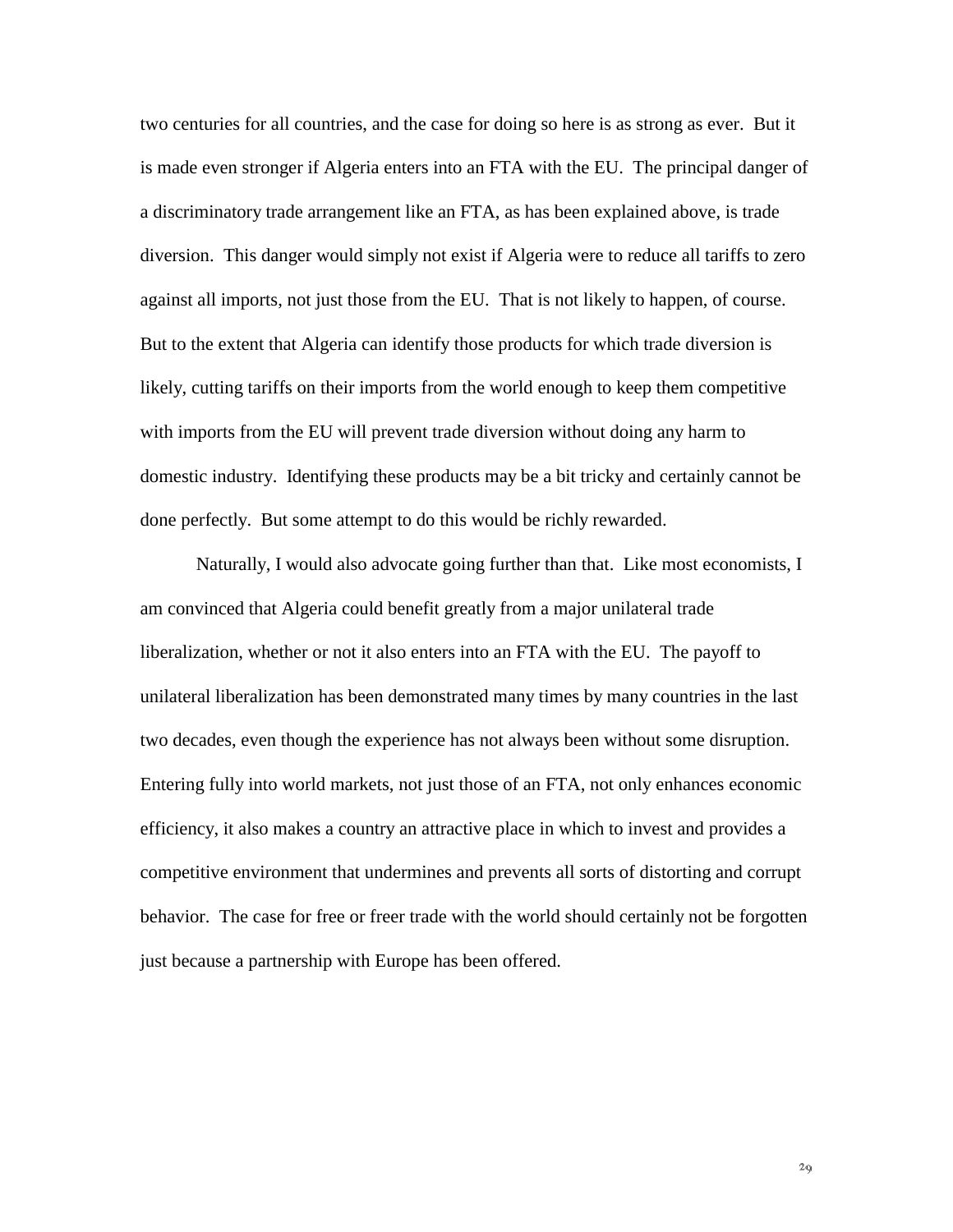#### **IV. Conclusion**

My conclusions have been evident in the above discussion, but I will repeat them here.

First, if the only options for Algeria are to enter an EU-Algeria FTA or not, without any of the additional steps that I have identified, then it is a close and rather uncertain call whether Algeria should do it or not, on economic grounds. The costs and benefits both are clear but many are hard to quantify, and we cannot be certain that the benefits exceed the costs. In the words of Hoekman and Konan (1999, p. 26), FTAs "that are limited to the elimination of tariffs for merchandise trade flows are of limited value at best." Nonetheless, the list of possible benefits is long enough that I am inclined to favor the FTA.

It would be much better, however, if Algeria could manage any or all of the additional steps toward integration that I have discussed. The most important, but also probably the hardest to accomplish both economically and politically, is deeper integration. Deep integration not only facilitates trade, it also facilitates an economically competitive environment that will substantially enhance the performance of most if not all Algerian industries. However, it also requires substantial changes in the ways that Algerians go about their business, and it is bound to be resisted as undermining their way of life. Much of that resistance is economically motivated and short-sighted. The gains from using deep integration to move toward a more competitive and efficient economy can be enormous and are surely worth the costs.

Next in importance, but this time theoretically easy to accomplish, should be partial tariff reductions on imports from the world. If these can be calibrated primarily to

 $5<sup>o</sup>$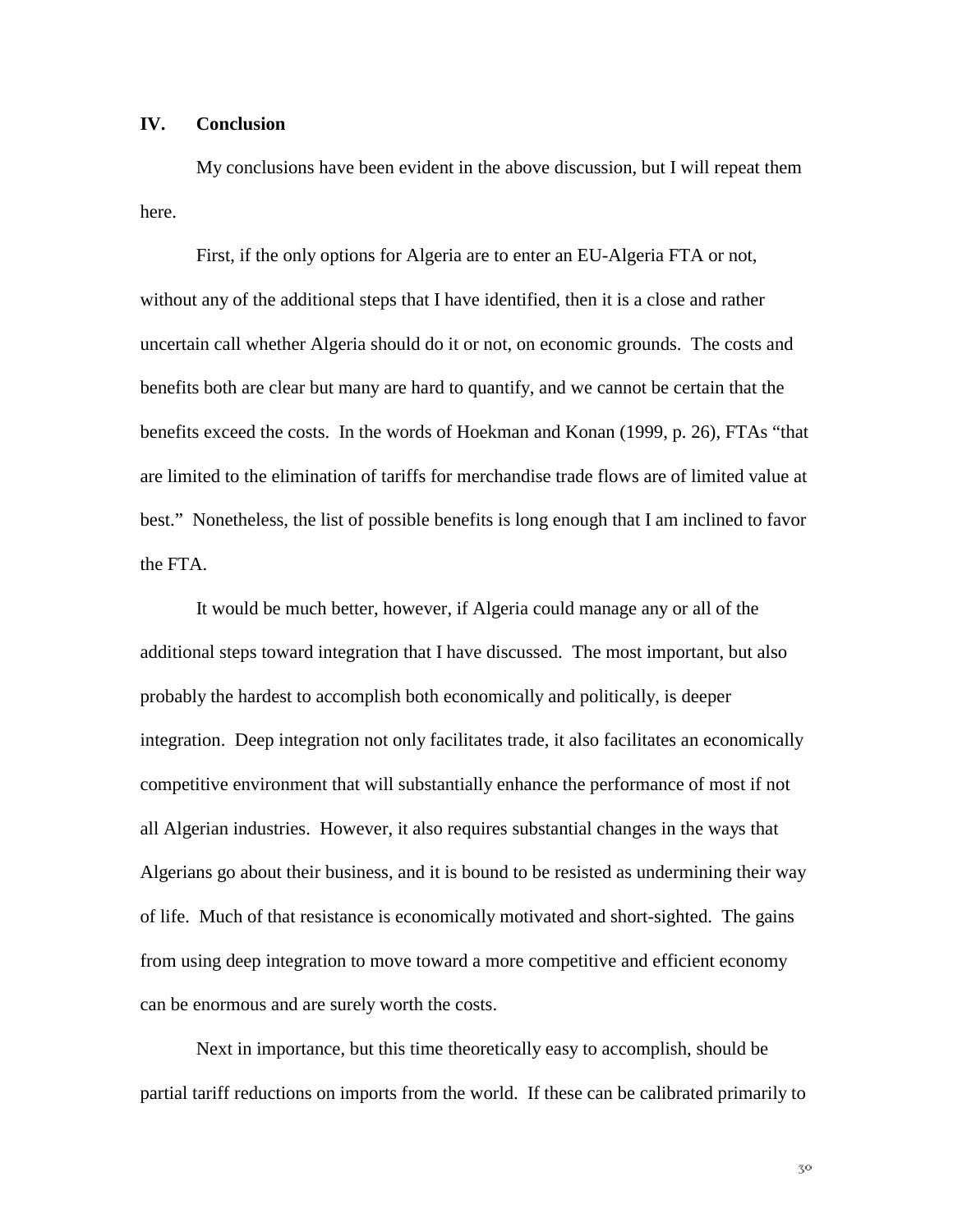eliminate trade diversion, they involve no cost at all to anyone in Algeria, and they provide substantial benefits. They will not remake the economy, as deep integration could do, but they can almost guarantee that the FTA itself will be economically beneficial.

Last on my list would be extending the FTA to include neighbors. This too is worth doing, but the economic payoff is small, in my view. It would be a shame if political roadblocks to this step were to interfere with any of the others.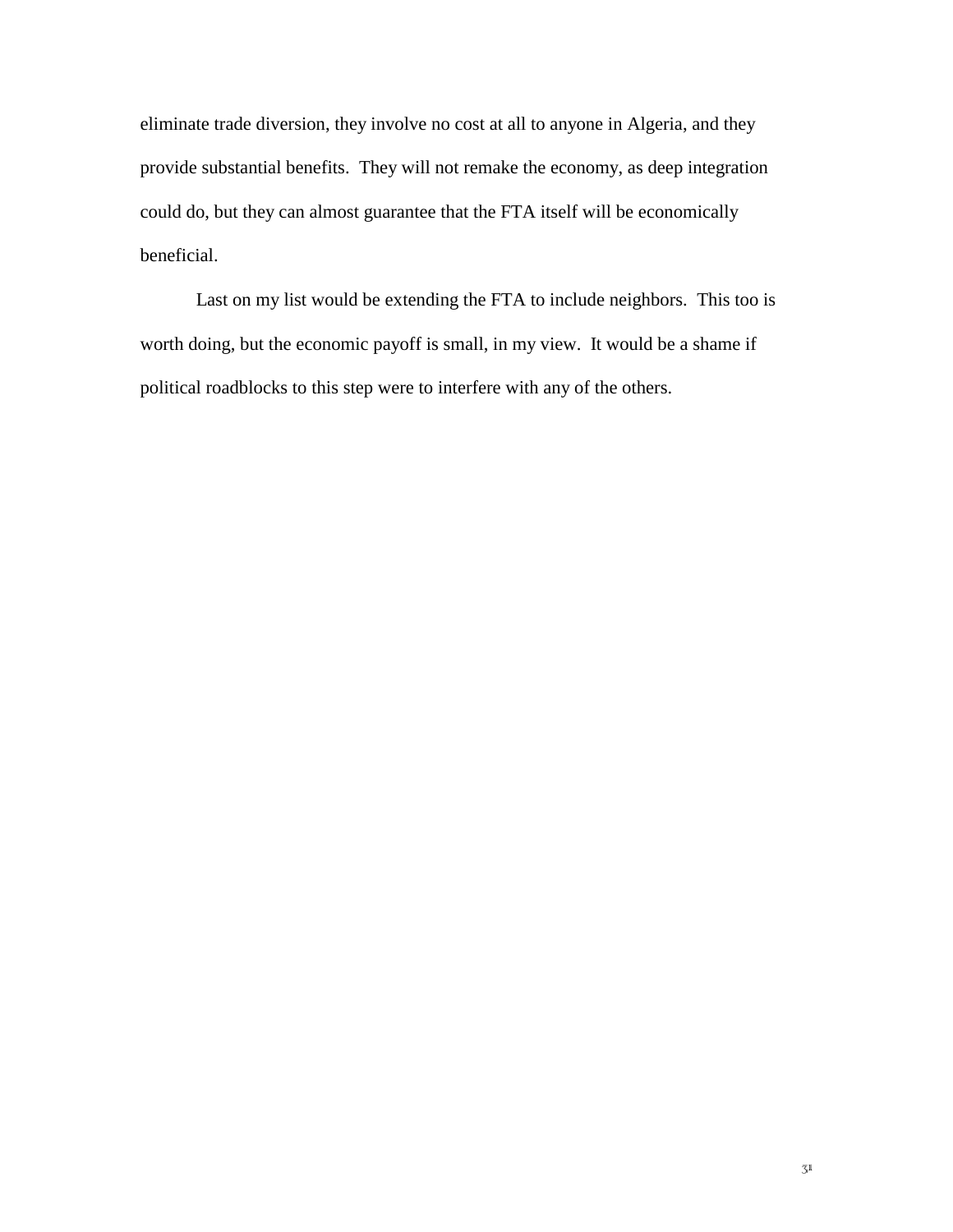#### **References**

- Baldwin, Richard E. 1992 "Measurable Dynamic Gains from Trade," *Journal of Political Economy* 100, pp. 162-174.
- Bhagwati, Jagdish N. 1978 *Foreign Trade Regimes and Economic Development: Anatomy and Consequences of Exchange Control Regimes*, Cambridge, MA: Ballinger for National Bureau of Economic Research.
- Bhagwati, Jagdish N. and Arvind Panagariya 1996 "Preferential Trading Areas and Multilateralism: Strangers, Friends, or Foes," in Jagdish Bhagwati and Arvind Panagariya, eds., *The Economics of Preferential Trade Agreements*, Washington, D.C.: AEI Press, pp. 1-78.
- Brown, Drusilla K., Alan V. Deardorff, and Robert M. Stern 1997 "Some Economic Effects of the Free Trade Agreement between Tunisia and the European Union," in Ahmed Galal and Bernard Hoekman, eds., *Regional Partners in Global Markets: Limits and Possibilities of the Euro-Med Agreements*, London and Cairo: Centre for Economic Policy Research (CEPR) and The Egyptian Centre for Economic Studies (ECES).
- Coe, David T. and Elhanan Helpman 1995 "International R&D Spillovers," *European Economic Review* 39, (May), pp. 859-87.
- Deardorff, Alan V. and Wolfgang F. Stolper 1990 "Effects of Smuggling Under African Conditions: A Factual, Institutional and Analytic Discussion," *Weltwirtschaftliches Archiv* 126, pp. 116-141.
- Dessus, Sébastien and Akiko Suwa-Eisenmann 1998 "Trade Integration with Europe, Export Diversification and Economic Growth in Egypt," OECD Development Centre Technical Paper No. 1938 (June) and CEPR Discussion Paper No. 1938 (July).
- Hoekman, Bernard 1998 "Free Trade Agreements in the Mediterranean: A Regional Path Towards Liberalisation," *The Journal of North African Studies* 3, (Summer), pp. 89-104.
- Hoekman, Bernard and Denise Eby Konan 1999 "Deep Integration, Non-Discrimination and Euro-Mediterranean Free Trade," Centre for Economic Policy Research, Discussion Paper No. 2095, March.
- Konan, Denise Eby and Keith E. Maskus 1997 "A Computable General Equilibrium Analysis of Egyptian Trade Liberalization Scenarios," in Ahmed Galal and Bernard Hoekman, eds., *Regional Partners in Global Markets: Limits and Possibilities of the Euro-Med Agreements*, London and Cairo: Centre for Economic Policy Research (CEPR) and The Egyptian Centre for Economic Studies (ECES).
- Krishna, Kala and Anne O. Krueger 1995 "Implementing Free Trade Areas: Rules of Origin and Hidden Protection," in Alan V. Deardorff, Jim Levinsohn, and Robert M. Stern, eds., *New Directions in Trade Theory*, Ann Arbor, MI: University of Michigan Press, pp. 149-187.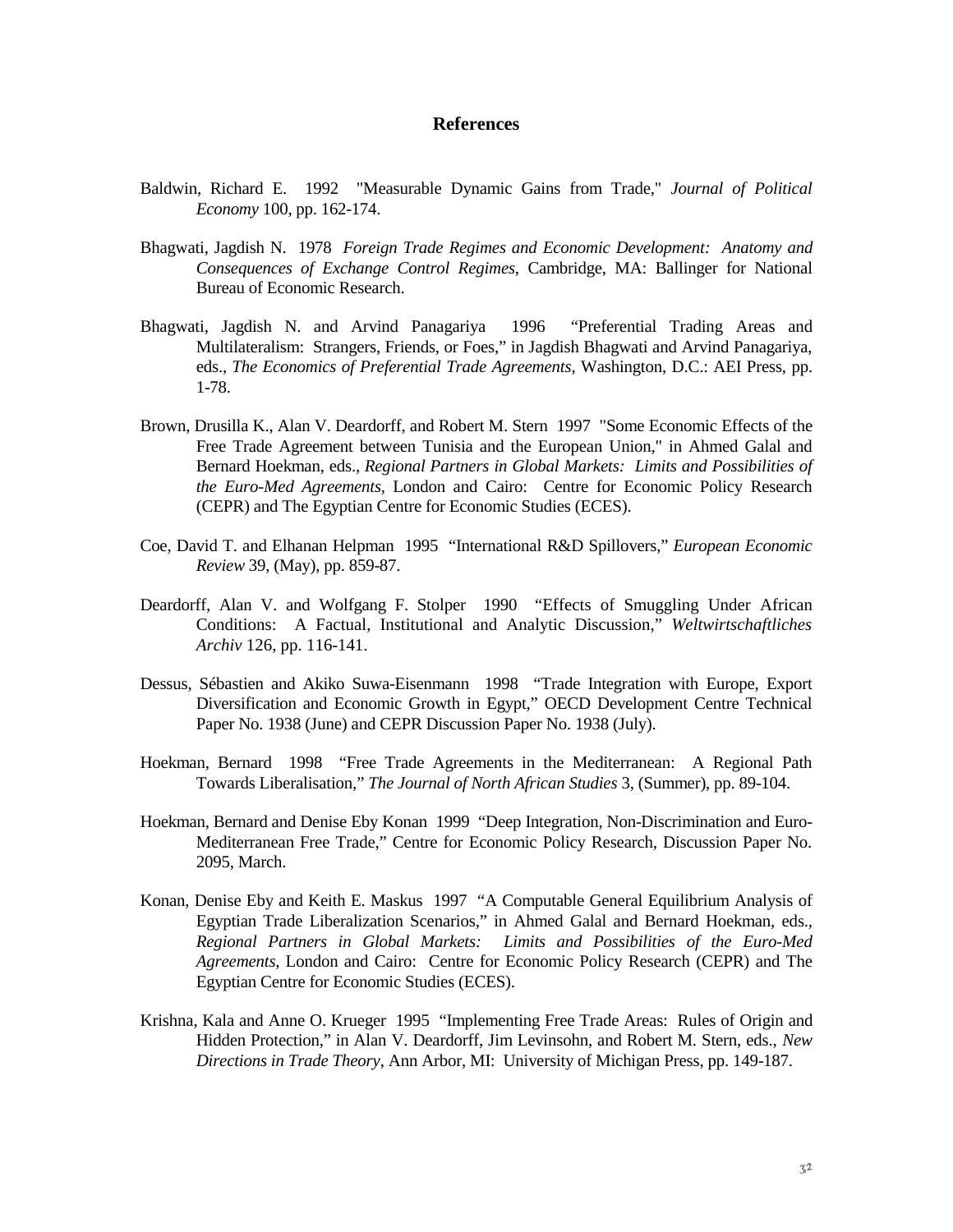- Krueger, Anne O. 1983 *Trade and Employment in Developing Countries: Vol 3 Synthesis and Conclusions*, Chicago: University of Chicago Press for National Bureau of Economic Research.
- Long, Ngo Van and Kar-yiu Wong 1996 "Endogenous Growth and International Trade: A Survey," in Bjarne S. Jensen and Kar-yiu Wong, *Dynamics, Economic Growth and International Trade*, Ann Arbor, MI: University of Michigan Press, forthcoming.
- Mazumdar, Joy 1994 "Do Static Gains from Trade Lead to Medium-Run Growth?" *Journal of Political Economy* 104, December, pp. 1328-1337.
- Rutherford, Thomas F., Elisabet E. Rutström, and David Tarr 1993 "Morocco's Free Trade Agreement with the European Community: A Quantitative Assessment," Policy Research Working Papers, WPS 1173, Policy Research Department, The World Bank.
- Rutherford, Thomas F., Elisabet E. Rutström, and David Tarr 1995 "The Free-Trade Agreement between Tunisia and the European Union," in process.
- Schwartz, Warren F. and Alan O. Sykes 1997 "The Economics of the Most Favored Nation Clause," in Jagdeep S. Bhandari and Alan O. Sykes, eds., *Economic Dimensions in International Law: Comparative and Empirical Perspectives*, Cambridge, U.K.: Cambridge University Press., pp. 43-79.
- Sparrow, Oliver 1998 "Framework Scenarios for the Mediterranean Region," *The Journal of North African Studies* 3, (Summer), pp. 229-246.
- Stern, Robert M. 1999 "Dynamic Aspects of Euro-Mediterranean Agreements for the MENA Countries," Research Seminar in International Economics Working Paper No. 437, University of Michigan, April 14.
- Tovias, Alfred 1998 "Regionalism and the Mediterranean," *The Journal of North African Studies* 3, (Summer), pp. 75-88.
- Viner, Jacob 1950 *The Customs Union Issue*, New York: Carnegie Endowment for International Peace.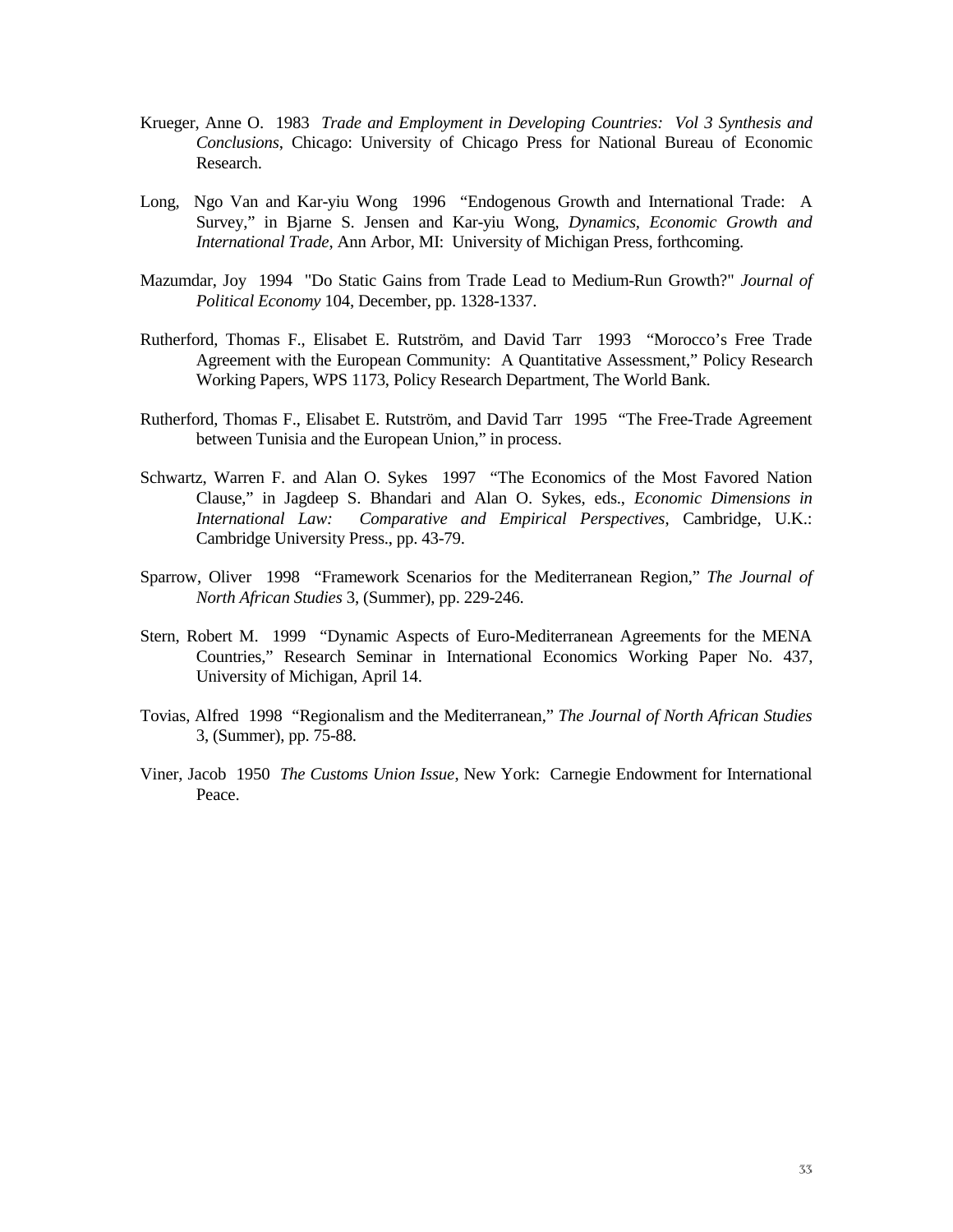|                                                    | % Change in Welfare              |  |
|----------------------------------------------------|----------------------------------|--|
|                                                    | Short-run $\rightarrow$ Long-run |  |
| Morrocco                                           |                                  |  |
| Rutherford, Rutström, and Tarr (1993) <sup>a</sup> | $+1.20 \rightarrow +2.28$        |  |
| Tunisia                                            |                                  |  |
| Rutherford, Rutström, and Tarr (1995) <sup>b</sup> | $+0.50 \rightarrow +1.56$        |  |
| Brown, Deardorff, and Stern $(1997)^c$             | $-0.2 \rightarrow +3.3$          |  |
| Egypt                                              |                                  |  |
| Konan and Maskus $(1997)^d$                        | $+1.9$                           |  |
| Dessus and Suwa-Eisenmann (1998) <sup>e</sup>      | -0.18                            |  |

**Table 1 Prospective Estimates of Welfare Effects of FTAs with the EU**

Source: Stern (1999)

<sup>a</sup> Free trade agreement with the EU, including increased export prices for citrus fruits and vegetables. Estimates reflect a range of elasticities of supply in resource sectors.

<sup>b</sup>Elimination of tariffs on all imports from EU. Estimates for short-run and long-run. <sup>c</sup>Free trade with EU. Estimates for sector-specific and sectorally mobile capital.

<sup>d</sup>FTA with the EU.

e Reduction of import tariffs on EU manufactures.